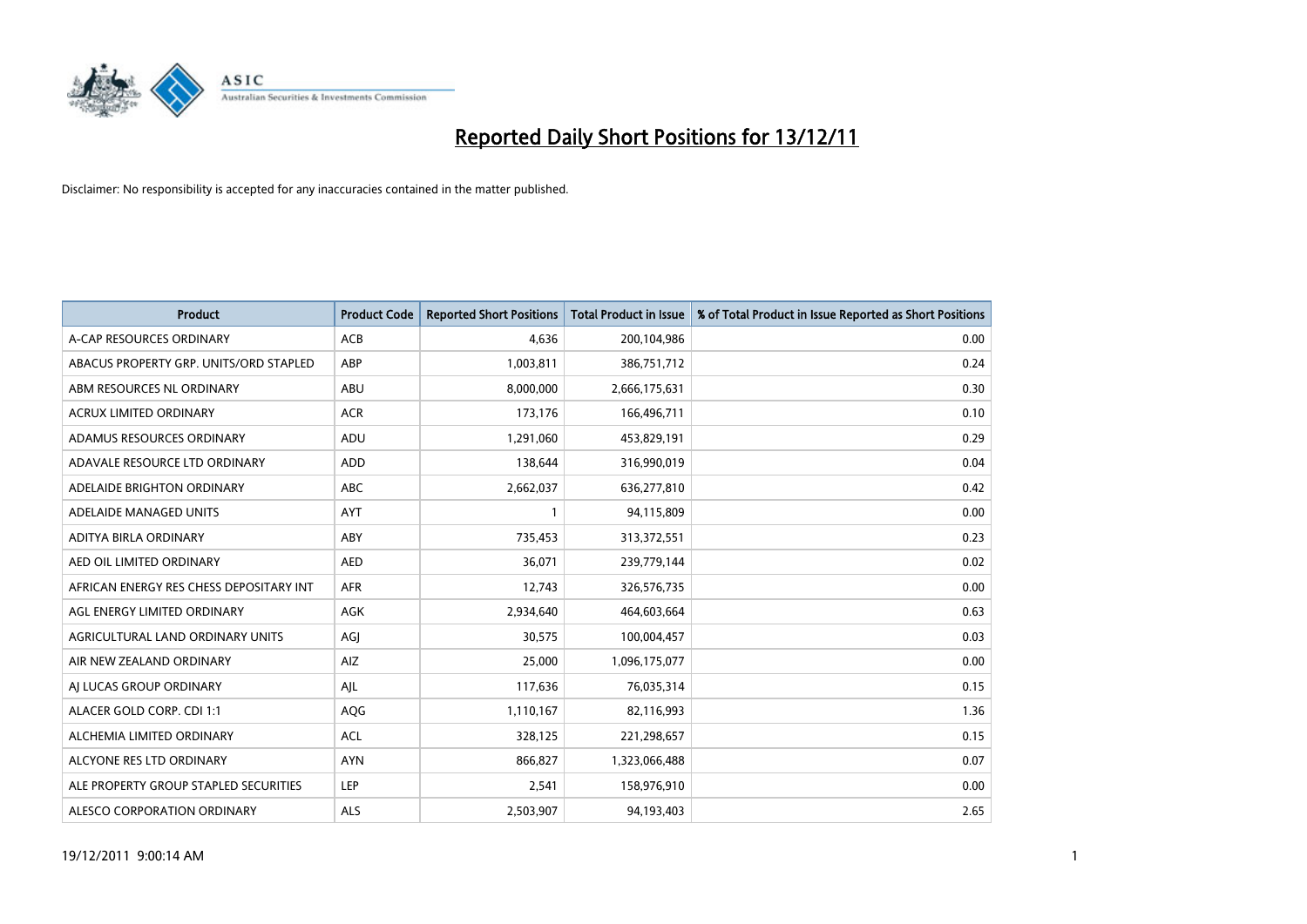

| <b>Product</b>                         | <b>Product Code</b> | <b>Reported Short Positions</b> | <b>Total Product in Issue</b> | % of Total Product in Issue Reported as Short Positions |
|----------------------------------------|---------------------|---------------------------------|-------------------------------|---------------------------------------------------------|
| ALKANE RESOURCES LTD ORDINARY          | <b>ALK</b>          | 8,752,071                       | 269,028,158                   | 3.27                                                    |
| ALLIANCE RESOURCES ORDINARY            | AGS                 | 13,756                          | 341,172,309                   | 0.00                                                    |
| ALLIED GOLD MIN PLC CDI 1:1            | <b>ALD</b>          | 35,753                          | 73,165,755                    | 0.06                                                    |
| ALLIED HEALTH LTD ORDINARY             | AHZ                 | 134,528                         | 656,382,383                   | 0.02                                                    |
| ALTONA MINING LTD ORDINARY             | <b>AOH</b>          | 887,422                         | 518,687,704                   | 0.18                                                    |
| ALUMINA LIMITED ORDINARY               | <b>AWC</b>          | 38,436,568                      | 2,440,196,187                 | 1.57                                                    |
| AMADEUS ENERGY ORDINARY                | AMU                 | 454.000                         | 274,786,018                   | 0.17                                                    |
| AMALGAMATED HOLDINGS ORDINARY          | <b>AHD</b>          | 664                             | 157,480,461                   | 0.00                                                    |
| AMCOR LIMITED ORDINARY                 | <b>AMC</b>          | 5,532,868                       | 1,221,776,347                 | 0.43                                                    |
| AMP LIMITED ORDINARY                   | AMP                 | 10,149,322                      | 2,854,672,784                 | 0.32                                                    |
| AMPELLA MINING ORDINARY                | <b>AMX</b>          | 735,183                         | 205,985,108                   | 0.35                                                    |
| ANGLOGOLD ASHANTI CDI 5:1              | AGG                 | 1,000                           | 89,207,765                    | 0.00                                                    |
| ANSELL LIMITED ORDINARY                | <b>ANN</b>          | 2,782,564                       | 130,722,865                   | 2.12                                                    |
| ANTARES ENERGY LTD ORDINARY            | <b>AZZ</b>          | 91,636                          | 263,000,000                   | 0.03                                                    |
| ANZ BANKING GRP LTD ORDINARY           | ANZ                 | 23,362,328                      | 2,634,777,566                 | 0.85                                                    |
| APA GROUP STAPLED SECURITIES           | APA                 | 7,638,377                       | 639,334,625                   | 1.17                                                    |
| APEX MINERALS NL ORDINARY              | <b>AXM</b>          | 885,146                         | 5,550,243,713                 | 0.02                                                    |
| APN EUROPEAN RETAIL UNITS STAPLED SEC. | <b>AEZ</b>          | 11,832                          | 544,910,660                   | 0.00                                                    |
| APN NEWS & MEDIA ORDINARY              | <b>APN</b>          | 25,076,066                      | 630,211,415                   | 3.96                                                    |
| AQUARIUS PLATINUM. ORDINARY            | <b>AOP</b>          | 2,642,085                       | 470,312,578                   | 0.53                                                    |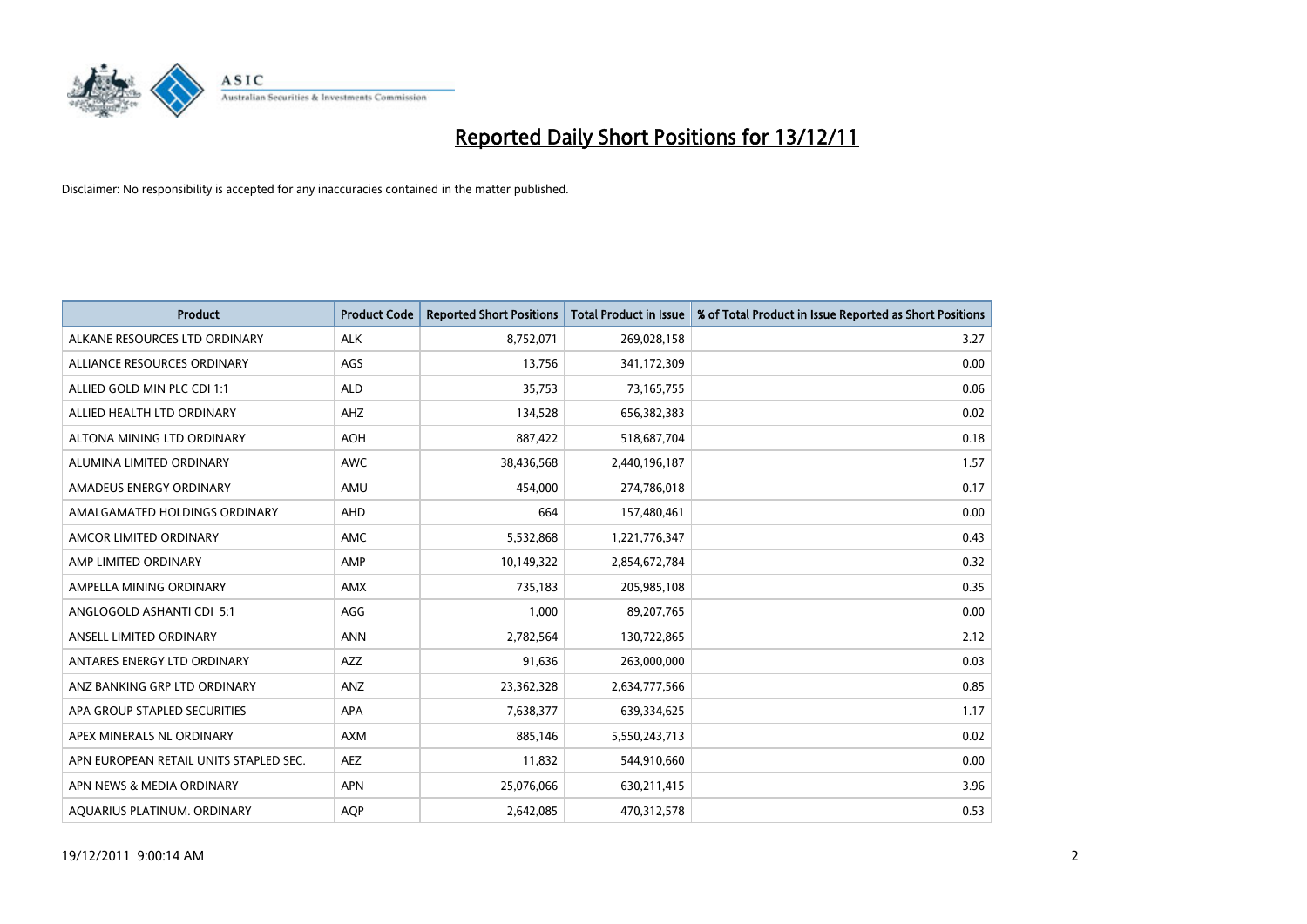

| <b>Product</b>                          | <b>Product Code</b> | <b>Reported Short Positions</b> | <b>Total Product in Issue</b> | % of Total Product in Issue Reported as Short Positions |
|-----------------------------------------|---------------------|---------------------------------|-------------------------------|---------------------------------------------------------|
| AQUILA RESOURCES BONUS DEFERRED         | AQABB               | 231,962                         | 37,436,849                    | 0.62                                                    |
| AQUILA RESOURCES ORDINARY               | <b>AQA</b>          | 5,854,462                       | 374,368,499                   | 1.52                                                    |
| ARAFURA RESOURCE LTD ORDINARY           | <b>ARU</b>          | 11,811,186                      | 367,980,342                   | 3.17                                                    |
| ARB CORPORATION ORDINARY                | <b>ARP</b>          | 14,810                          | 72,481,302                    | 0.01                                                    |
| ARDENT LEISURE GROUP STAPLED SECURITIES | AAD                 | 292,298                         | 324,236,390                   | 0.08                                                    |
| ARISTOCRAT LEISURE ORDINARY             | <b>ALL</b>          | 22,178,368                      | 543,181,024                   | 4.09                                                    |
| ASCIANO LIMITED DEFERRED SETTLEMENT     | <b>AIODC</b>        | 6,851,105                       | 975,367,961                   | 0.69                                                    |
| ASG GROUP LIMITED ORDINARY              | <b>ASZ</b>          | 171,613                         | 171,456,889                   | 0.10                                                    |
| ASPEN GROUP ORD/UNITS STAPLED           | <b>APZ</b>          | 1,050,124                       | 591,084,183                   | 0.18                                                    |
| ASPIRE MINING LTD ORDINARY              | <b>AKM</b>          | 660,434                         | 620,594,556                   | 0.10                                                    |
| ASTON RES LTD ORDINARY                  | <b>AZT</b>          | 1,375,911                       | 204,668,861                   | 0.65                                                    |
| ASTRO JAP PROP GROUP STAPLED SECURITIES | AJA                 | 22,295                          | 58,445,002                    | 0.03                                                    |
| ASX LIMITED ORDINARY                    | ASX                 | 2,564,511                       | 175,136,729                   | 1.45                                                    |
| ATLAS IRON LIMITED ORDINARY             | AGO                 | 16,976,444                      | 894,684,560                   | 1.88                                                    |
| <b>AURORA OIL &amp; GAS ORDINARY</b>    | <b>AUT</b>          | 11,539,645                      | 411,655,343                   | 2.79                                                    |
| AUSDRILL LIMITED ORDINARY               | <b>ASL</b>          | 74,162                          | 303,154,822                   | 0.01                                                    |
| AUSENCO LIMITED ORDINARY                | AAX                 | 1,419,054                       | 123,258,843                   | 1.13                                                    |
| AUSTAL LIMITED ORDINARY                 | ASB                 | 291,650                         | 188,069,638                   | 0.15                                                    |
| <b>AUSTAR UNITED ORDINARY</b>           | <b>AUN</b>          | 12,543,411                      | 1,271,505,737                 | 0.99                                                    |
| AUSTBROKERS HOLDINGS ORDINARY           | <b>AUB</b>          | 2                               | 55,419,436                    | 0.00                                                    |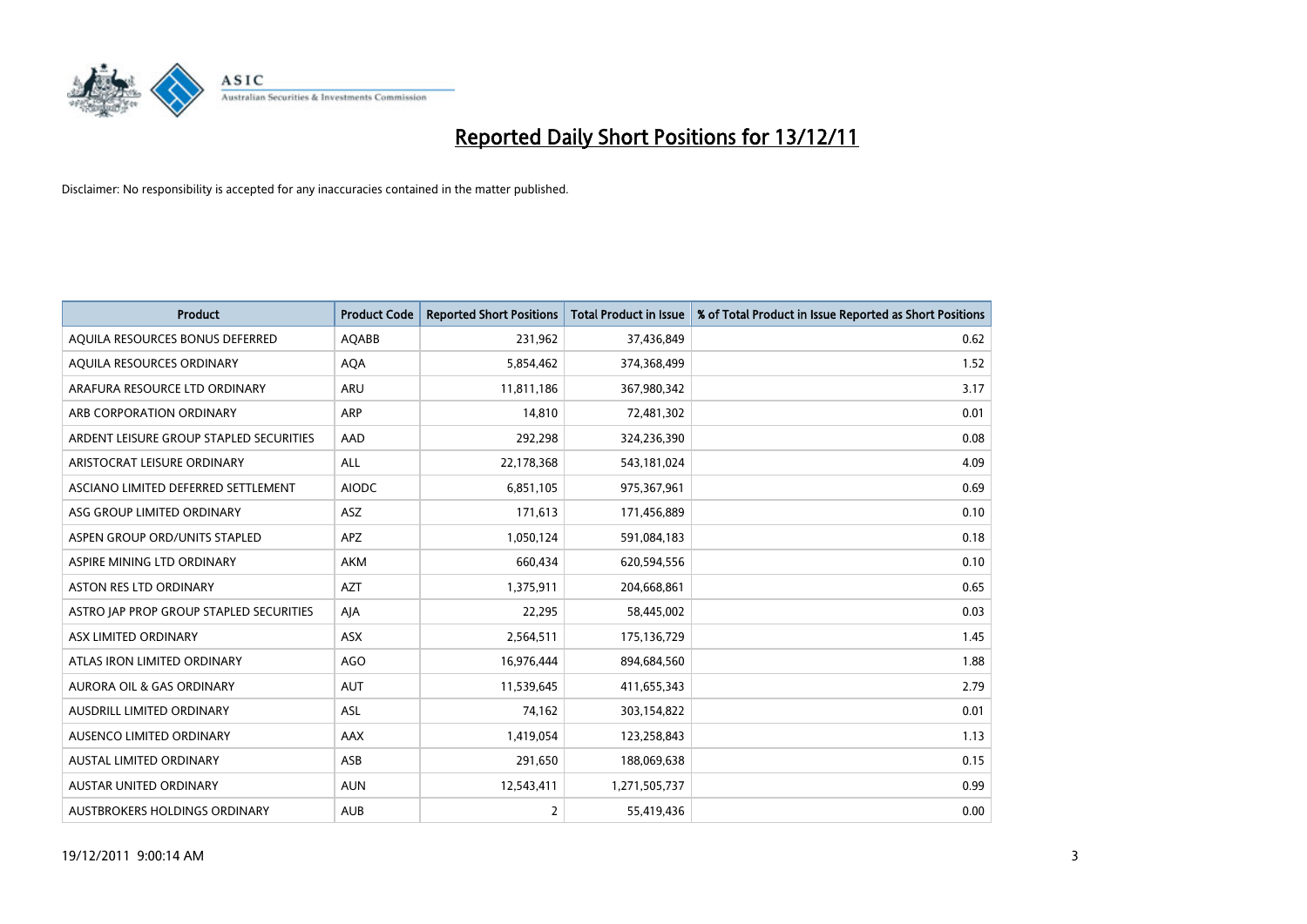

| <b>Product</b>                       | <b>Product Code</b> | <b>Reported Short Positions</b> | Total Product in Issue | % of Total Product in Issue Reported as Short Positions |
|--------------------------------------|---------------------|---------------------------------|------------------------|---------------------------------------------------------|
| AUSTIN ENGINEERING ORDINARY          | <b>ANG</b>          | 48.805                          | 72,014,403             | 0.06                                                    |
| <b>AUSTRALAND ASSETS ASSETS</b>      | AAZPB               | 1,168                           | 2,750,000              | 0.04                                                    |
| AUSTRALAND PROPERTY STAPLED SECURITY | <b>ALZ</b>          | 478,094                         | 576,846,597            | 0.06                                                    |
| AUSTRALIAN AGRICULT. ORDINARY        | AAC                 | 943,610                         | 312,892,824            | 0.29                                                    |
| <b>AUSTRALIAN EDUCATION UNITS</b>    | <b>AEU</b>          | 625,000                         | 175,465,397            | 0.36                                                    |
| AUSTRALIAN INFRASTR. UNITS/ORDINARY  | <b>AIX</b>          | 11,807,867                      | 620,733,944            | 1.90                                                    |
| AUSTRALIAN MINES LTD ORDINARY        | <b>AUZ</b>          | 1,400,000                       | 636,910,317            | 0.22                                                    |
| AUSTRALIAN PHARM. ORDINARY           | API                 | 700,790                         | 488,115,883            | 0.14                                                    |
| AUTOMOTIVE HOLDINGS ORDINARY         | <b>AHE</b>          | 4,336                           | 260,579,682            | 0.00                                                    |
| AVEXA LIMITED ORDINARY               | <b>AVX</b>          | 243,657                         | 847,688,779            | 0.03                                                    |
| AWE LIMITED ORDINARY                 | AWE                 | 1,775,550                       | 521,871,941            | 0.33                                                    |
| AZIMUTH RES LTD ORDINARY             | <b>AZH</b>          | 50,000                          | 382,309,058            | 0.01                                                    |
| AZUMAH RESOURCES ORDINARY            | <b>AZM</b>          | 328,073                         | 282,020,356            | 0.12                                                    |
| <b>BANDANNA ENERGY ORDINARY</b>      | <b>BND</b>          | 1,515,803                       | 528,481,199            | 0.28                                                    |
| BANK OF QUEENSLAND. ORDINARY         | <b>BOQ</b>          | 10,699,127                      | 225,369,547            | 4.75                                                    |
| <b>BANNERMAN RESOURCES ORDINARY</b>  | <b>BMN</b>          | 251,602                         | 234,435,934            | 0.11                                                    |
| <b>BASE RES LIMITED ORDINARY</b>     | <b>BSE</b>          | 1,321,303                       | 460,440,029            | 0.29                                                    |
| <b>BATHURST RESOURCES ORDINARY</b>   | <b>BTU</b>          | 13,422,679                      | 689,447,997            | 1.95                                                    |
| <b>BAUXITE RESOURCE LTD ORDINARY</b> | <b>BAU</b>          | 123,797                         | 235,379,896            | 0.06                                                    |
| <b>BC IRON LIMITED ORDINARY</b>      | <b>BCI</b>          | 354.544                         | 95,311,000             | 0.38                                                    |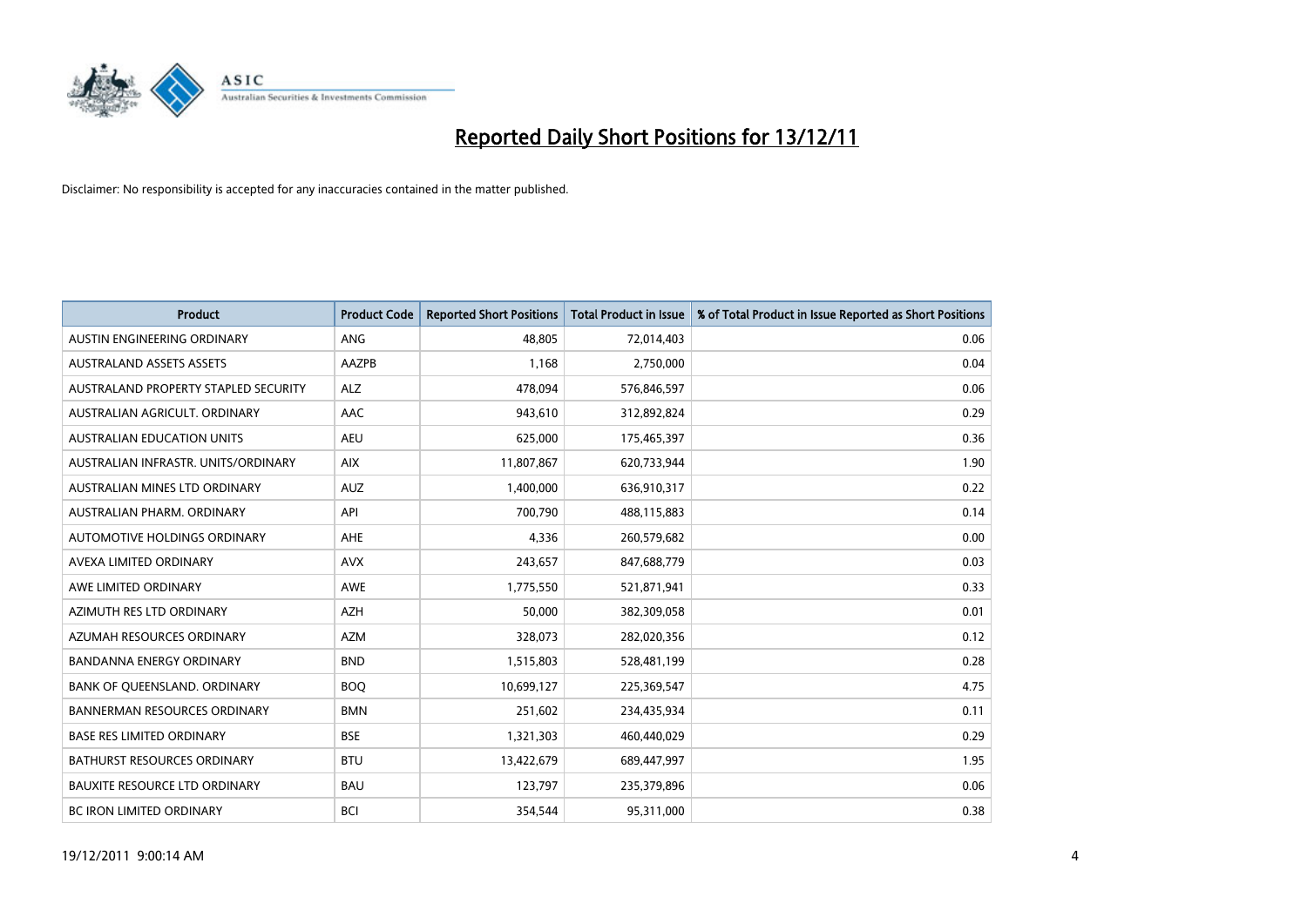

| <b>Product</b>                       | <b>Product Code</b> | <b>Reported Short Positions</b> | <b>Total Product in Issue</b> | % of Total Product in Issue Reported as Short Positions |
|--------------------------------------|---------------------|---------------------------------|-------------------------------|---------------------------------------------------------|
| <b>BEACH ENERGY LIMITED ORDINARY</b> | <b>BPT</b>          | 5,930,247                       | 1,107,635,932                 | 0.54                                                    |
| BEADELL RESOURCE LTD ORDINARY        | <b>BDR</b>          | 4,343,365                       | 657,906,946                   | 0.64                                                    |
| BENDIGO AND ADELAIDE ORDINARY        | <b>BEN</b>          | 6,314,397                       | 365,831,662                   | 1.73                                                    |
| BERKELEY RESOURCES ORDINARY          | <b>BKY</b>          | 237,531                         | 174,298,273                   | 0.14                                                    |
| BETASHARES ASX RES ETF UNITS         | <b>ORE</b>          | 88,220                          | 4,219,665                     | 2.09                                                    |
| <b>BHP BILLITON LIMITED ORDINARY</b> | <b>BHP</b>          | 31,139,731                      | 3,211,496,105                 | 0.91                                                    |
| <b>BILLABONG ORDINARY</b>            | <b>BBG</b>          | 29,113,634                      | 255,102,103                   | 11.43                                                   |
| <b>BIONOMICS LIMITED ORDINARY</b>    | <b>BNO</b>          | 4,393                           | 344,751,779                   | 0.00                                                    |
| <b>BIOTA HOLDINGS ORDINARY</b>       | <b>BTA</b>          | 1,519,363                       | 181,703,711                   | 0.83                                                    |
| <b>BISALLOY STEEL ORDINARY</b>       | <b>BIS</b>          | 84.480                          | 216,455,965                   | 0.04                                                    |
| BKI INVESTMENT LTD ORDINARY          | BKI                 | 508                             | 425,549,573                   | 0.00                                                    |
| <b>BLACKTHORN RESOURCES ORDINARY</b> | <b>BTR</b>          | 35,848                          | 122,918,000                   | 0.03                                                    |
| <b>BLUESCOPE STEEL LTD ORDINARY</b>  | <b>BSL</b>          | 106,112,829                     | 2,700,192,934                 | 3.92                                                    |
| <b>BOART LONGYEAR ORDINARY</b>       | <b>BLY</b>          | 3,953,913                       | 461,163,412                   | 0.85                                                    |
| <b>BOOM LOGISTICS ORDINARY</b>       | <b>BOL</b>          | 337,999                         | 468,663,585                   | 0.07                                                    |
| BORAL LIMITED. ORDINARY              | <b>BLD</b>          | 30,318,294                      | 744,729,957                   | 4.04                                                    |
| BOTSWANA METALS LTD ORDINARY         | <b>BML</b>          | 7,000                           | 143,717,013                   | 0.00                                                    |
| <b>BOW ENERGY LIMITED ORDINARY</b>   | <b>BOW</b>          | 567,158                         | 361,926,672                   | 0.15                                                    |
| <b>BRADKEN LIMITED ORDINARY</b>      | <b>BKN</b>          | 2,499,476                       | 166,624,800                   | 1.50                                                    |
| <b>BRAMBLES LIMITED ORDINARY</b>     | <b>BXB</b>          | 14,157,376                      | 1,480,318,057                 | 0.92                                                    |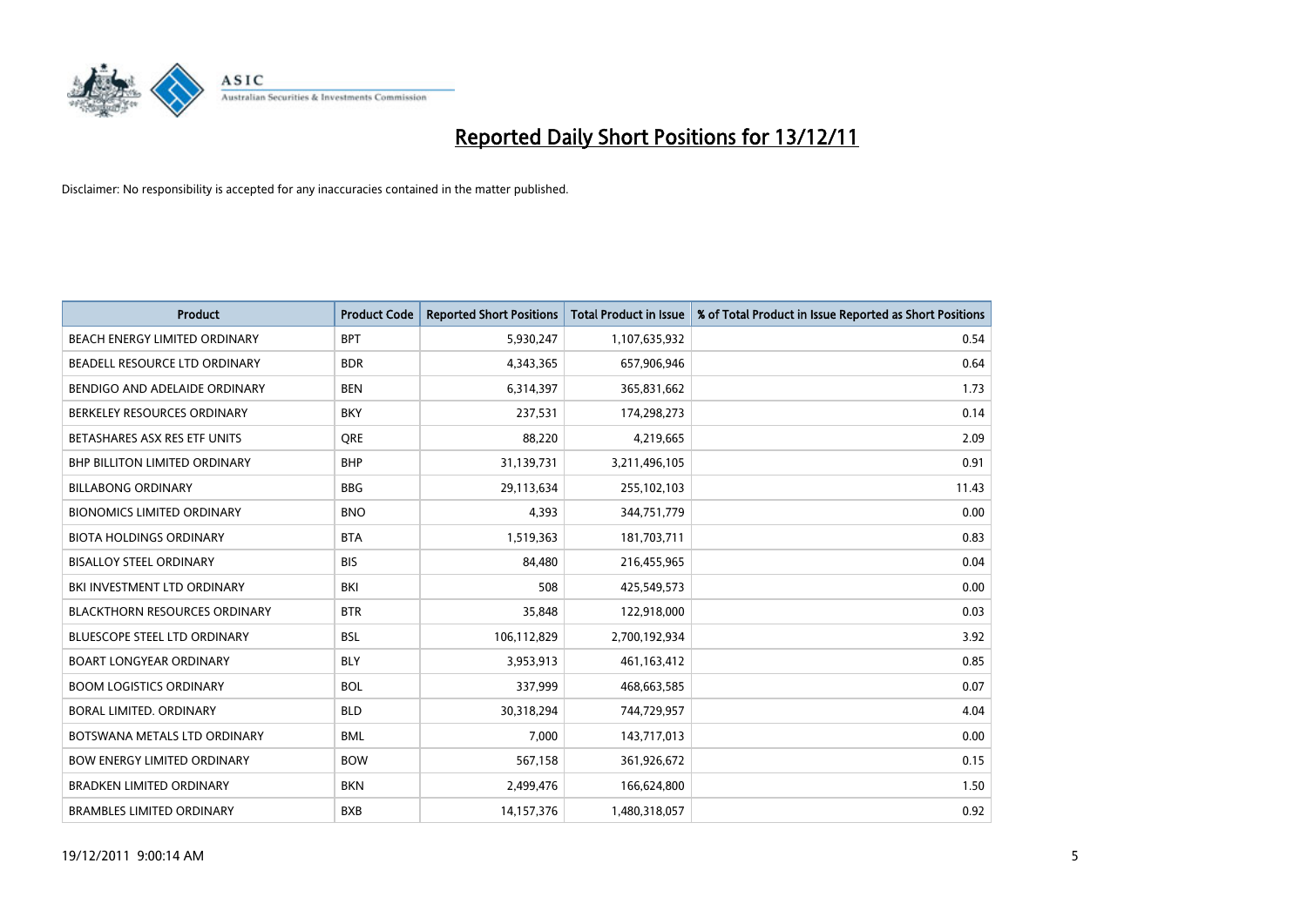

| <b>Product</b>                        | <b>Product Code</b> | <b>Reported Short Positions</b> | Total Product in Issue | % of Total Product in Issue Reported as Short Positions |
|---------------------------------------|---------------------|---------------------------------|------------------------|---------------------------------------------------------|
| BREVILLE GROUP LTD ORDINARY           | <b>BRG</b>          | 2,739                           | 130,095,322            | 0.00                                                    |
| <b>BRICKWORKS LIMITED ORDINARY</b>    | <b>BKW</b>          | 54,258                          | 147,567,333            | 0.03                                                    |
| <b>BROCKMAN RESOURCES ORDINARY</b>    | <b>BRM</b>          | 86,280                          | 144,803,151            | 0.05                                                    |
| BT INVESTMENT MNGMNT ORDINARY         | <b>BTT</b>          | 1,129,865                       | 267,906,977            | 0.42                                                    |
| <b>BURU ENERGY ORDINARY</b>           | <b>BRU</b>          | 940,604                         | 214,625,477            | 0.44                                                    |
| <b>BWP TRUST ORDINARY UNITS</b>       | <b>BWP</b>          | 441,252                         | 520,012,793            | 0.07                                                    |
| CABCHARGE AUSTRALIA ORDINARY          | CAB                 | 586.894                         | 120,437,014            | 0.47                                                    |
| CALTEX AUSTRALIA ORDINARY             | <b>CTX</b>          | 6,475,124                       | 270,000,000            | 2.40                                                    |
| <b>CAMPBELL BROTHERS ORDINARY</b>     | <b>CPB</b>          | 800,429                         | 67,503,411             | 1.18                                                    |
| CAPE LAMBERT RES LTD ORDINARY         | <b>CFE</b>          | 837,331                         | 688,108,792            | 0.12                                                    |
| CARABELLA RES LTD ORDINARY            | <b>CLR</b>          | 21,620                          | 104,603,539            | 0.03                                                    |
| <b>CARBON ENERGY ORDINARY</b>         | <b>CNX</b>          | 490,091                         | 767,391,062            | 0.06                                                    |
| <b>CARDNO LIMITED ORDINARY</b>        | <b>CDD</b>          | 6,206                           | 112,645,932            | 0.00                                                    |
| CARNARVON PETROLEUM ORDINARY          | <b>CVN</b>          | 1,773,201                       | 693,320,634            | 0.26                                                    |
| <b>CARNEGIE WAVE ENERGY ORDINARY</b>  | <b>CWE</b>          | 83.000                          | 901,487,627            | 0.01                                                    |
| <b>CARPATHIAN RESOURCES ORDINARY</b>  | <b>CPN</b>          | 75,000                          | 304,535,101            | 0.02                                                    |
| CARPENTARIA EXP. LTD ORDINARY         | CAP                 | 9,777                           | 98,991,301             | 0.01                                                    |
| CARSALES.COM LTD ORDINARY             | <b>CRZ</b>          | 12,670,242                      | 234,011,831            | 5.42                                                    |
| CASH CONVERTERS ORDINARY              | CCV                 | 55,296                          | 379,761,025            | 0.01                                                    |
| <b>CASPIAN OIL &amp; GAS ORDINARY</b> | <b>CIG</b>          | 50.000                          | 1,331,500,513          | 0.00                                                    |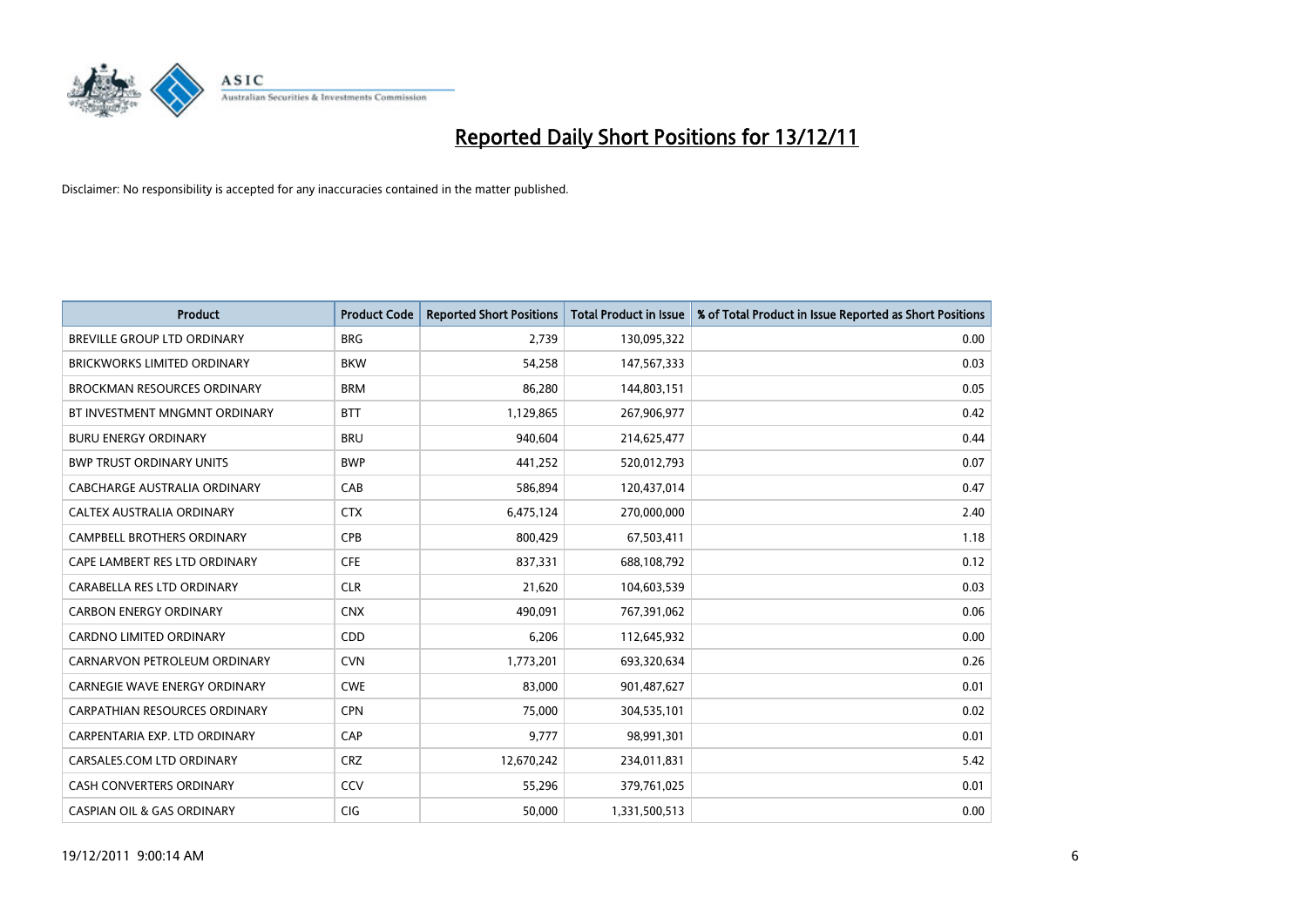

| <b>Product</b>                             | <b>Product Code</b> | <b>Reported Short Positions</b> | Total Product in Issue | % of Total Product in Issue Reported as Short Positions |
|--------------------------------------------|---------------------|---------------------------------|------------------------|---------------------------------------------------------|
| <b>CELLNET GROUP ORDINARY</b>              | <b>CLT</b>          | 1,342                           | 60,978,107             | 0.00                                                    |
| CENTRAL PETROLEUM ORDINARY                 | <b>CTP</b>          | 11,455                          | 1,073,304,842          | 0.00                                                    |
| <b>CENTRO PROPERTIES UNITS/ORD STAPLED</b> | <b>CNP</b>          | 2,537                           | 972,414,514            | 0.00                                                    |
| CENTRO RETAIL AUST ORD/UNIT STAPLED SEC    | <b>CRF</b>          | 716,823                         | 1,340,727,759          | 0.04                                                    |
| CENTRO RETAIL GROUP STAPLED SECURITIES     | <b>CER</b>          | 385,120                         | 2,286,399,424          | 0.01                                                    |
| <b>CERAMIC FUEL CELLS ORDINARY</b>         | <b>CFU</b>          | 357,444                         | 1,366,298,863          | 0.03                                                    |
| <b>CFS RETAIL PROPERTY UNITS</b>           | <b>CFX</b>          | 81,840,309                      | 2,839,591,911          | 2.90                                                    |
| <b>CHALICE GOLD MINES ORDINARY</b>         | <b>CHN</b>          | 200                             | 250,030,886            | 0.00                                                    |
| CHALLENGER DIV.PRO. STAPLED UNITS          | <b>CDI</b>          | 96,524                          | 883,903,667            | 0.00                                                    |
| <b>CHALLENGER INFRAST, STAPLED UNITS</b>   | <b>CIF</b>          | 45,571                          | 316,223,785            | 0.01                                                    |
| <b>CHALLENGER LIMITED ORDINARY</b>         | <b>CGF</b>          | 7,104,217                       | 552,513,723            | 1.29                                                    |
| <b>CHANDLER MACLEOD LTD ORDINARY</b>       | <b>CMG</b>          | 11,970                          | 466,466,720            | 0.00                                                    |
| CHARTER HALL GROUP STAPLED US PROHIBIT.    | <b>CHC</b>          | 184,143                         | 308,040,283            | 0.05                                                    |
| <b>CHARTER HALL OFFICE UNIT</b>            | CQO                 | 6,368,734                       | 493,319,730            | 1.27                                                    |
| <b>CHARTER HALL RETAIL UNITS</b>           | <b>COR</b>          | 1,254,884                       | 299,628,571            | 0.41                                                    |
| <b>CHORUS LIMITED ORDINARY</b>             | <b>CNU</b>          | 2,153,295                       | 385,082,123            | 0.55                                                    |
| CITIGOLD CORP LTD ORDINARY                 | <b>CTO</b>          | 2,059,217                       | 1,105,078,301          | 0.18                                                    |
| CLINUVEL PHARMACEUT. ORDINARY              | <b>CUV</b>          | 4,127                           | 30,394,206             | 0.01                                                    |
| <b>CLOUGH LIMITED ORDINARY</b>             | <b>CLO</b>          | 129,940                         | 769,416,269            | 0.02                                                    |
| <b>COAL &amp; ALLIED ORDINARY</b>          | <b>CNA</b>          | 6.389                           | 86,584,735             | 0.01                                                    |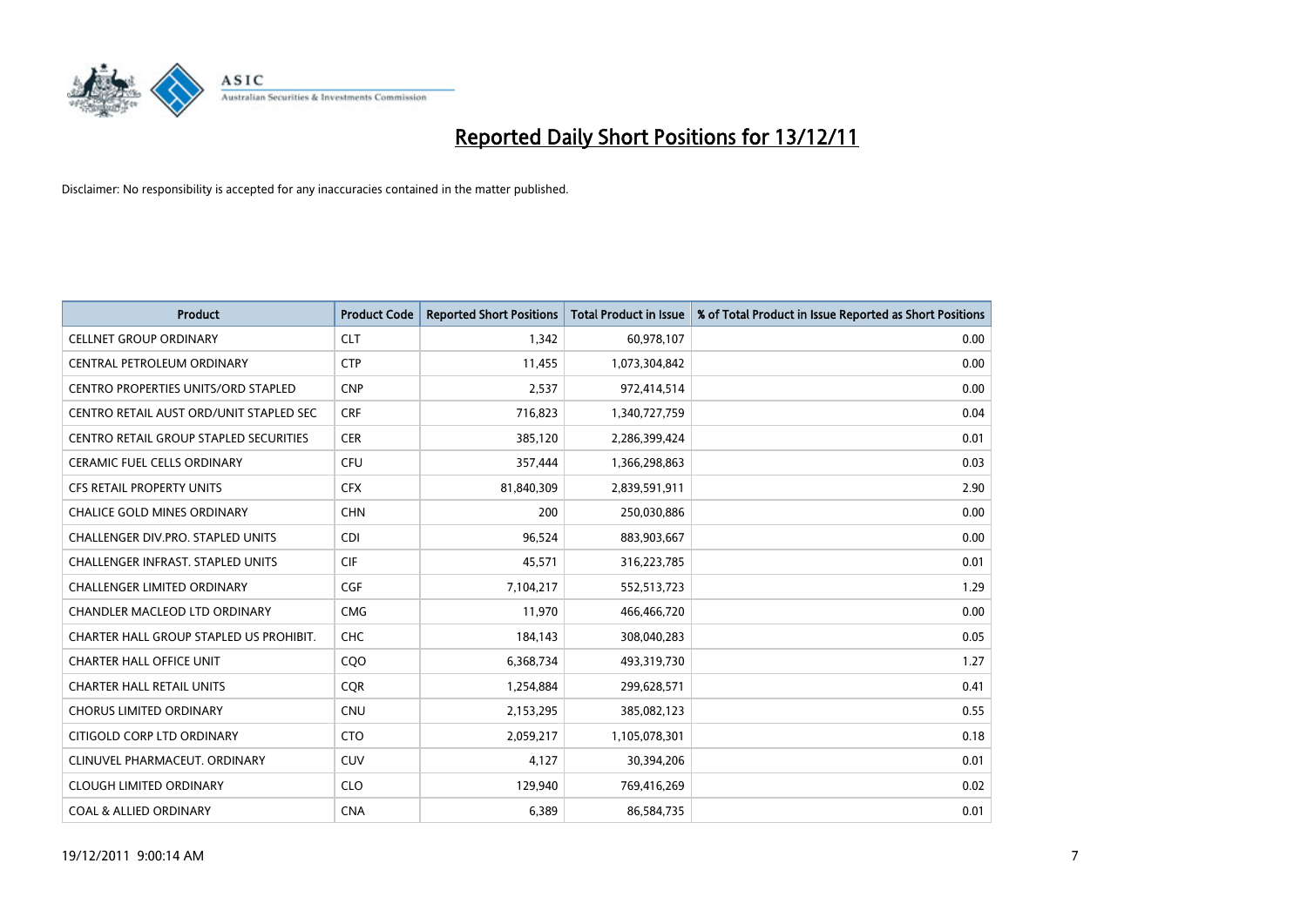

| <b>Product</b>                          | <b>Product Code</b> | <b>Reported Short Positions</b> | <b>Total Product in Issue</b> | % of Total Product in Issue Reported as Short Positions |
|-----------------------------------------|---------------------|---------------------------------|-------------------------------|---------------------------------------------------------|
| COAL OF AFRICA LTD ORDINARY             | <b>CZA</b>          | 491,519                         | 611,960,610                   | 0.07                                                    |
| <b>COALSPUR MINES LTD ORDINARY</b>      | <b>CPL</b>          | 1,064,224                       | 579,768,744                   | 0.17                                                    |
| <b>COBAR CONSOLIDATED ORDINARY</b>      | CCU                 | 124,928                         | 205,783,037                   | 0.06                                                    |
| COCA-COLA AMATIL ORDINARY               | <b>CCL</b>          | 11,158,495                      | 759,567,552                   | 1.45                                                    |
| <b>COCHLEAR LIMITED ORDINARY</b>        | <b>COH</b>          | 3,513,604                       | 56,902,433                    | 6.18                                                    |
| <b>COCKATOO COAL ORDINARY</b>           | <b>COK</b>          | 7,192,383                       | 1,016,196,908                 | 0.69                                                    |
| <b>COFFEY INTERNATIONAL ORDINARY</b>    | <b>COF</b>          | 14,455                          | 239,260,027                   | 0.01                                                    |
| <b>COKAL LTD ORDINARY</b>               | <b>CKA</b>          | 412,719                         | 149,245,134                   | 0.27                                                    |
| COMMONWEALTH BANK, ORDINARY             | <b>CBA</b>          | 32,033,990                      | 1,581,280,593                 | 2.00                                                    |
| <b>COMMONWEALTH PROP ORDINARY UNITS</b> | <b>CPA</b>          | 25,399,182                      | 2,458,123,552                 | 1.04                                                    |
| <b>COMPASS RESOURCES ORDINARY</b>       | <b>CMR</b>          | 115,000                         | 1,403,744,100                 | 0.00                                                    |
| <b>COMPUTERSHARE LTD ORDINARY</b>       | <b>CPU</b>          | 4,802,144                       | 555,664,059                   | 0.84                                                    |
| CONSOLIDATED MEDIA, ORDINARY            | <b>CMI</b>          | 1,524,750                       | 561,834,996                   | 0.27                                                    |
| <b>CONTANGO MICROCAP ORDINARY</b>       | <b>CTN</b>          | 7.500                           | 147,467,406                   | 0.01                                                    |
| CONTINENTAL COAL LTD ORDINARY           | CCC                 | 45,735                          | 399,224,054                   | 0.01                                                    |
| <b>COOPER ENERGY LTD ORDINARY</b>       | <b>COE</b>          | 1,189,539                       | 292,576,001                   | 0.40                                                    |
| <b>COPPER STRIKE LTD ORDINARY</b>       | <b>CSE</b>          | 714                             | 129,455,571                   | 0.00                                                    |
| <b>CORDLIFE LIMITED ORDINARY</b>        | CBB                 |                                 | 150,887,354                   | 0.00                                                    |
| <b>CREDIT CORP GROUP ORDINARY</b>       | <b>CCP</b>          | 21,046                          | 45,571,114                    | 0.04                                                    |
| <b>CROMWELL PROP STAPLED SECURITIES</b> | <b>CMW</b>          | 420.748                         | 968,904,031                   | 0.04                                                    |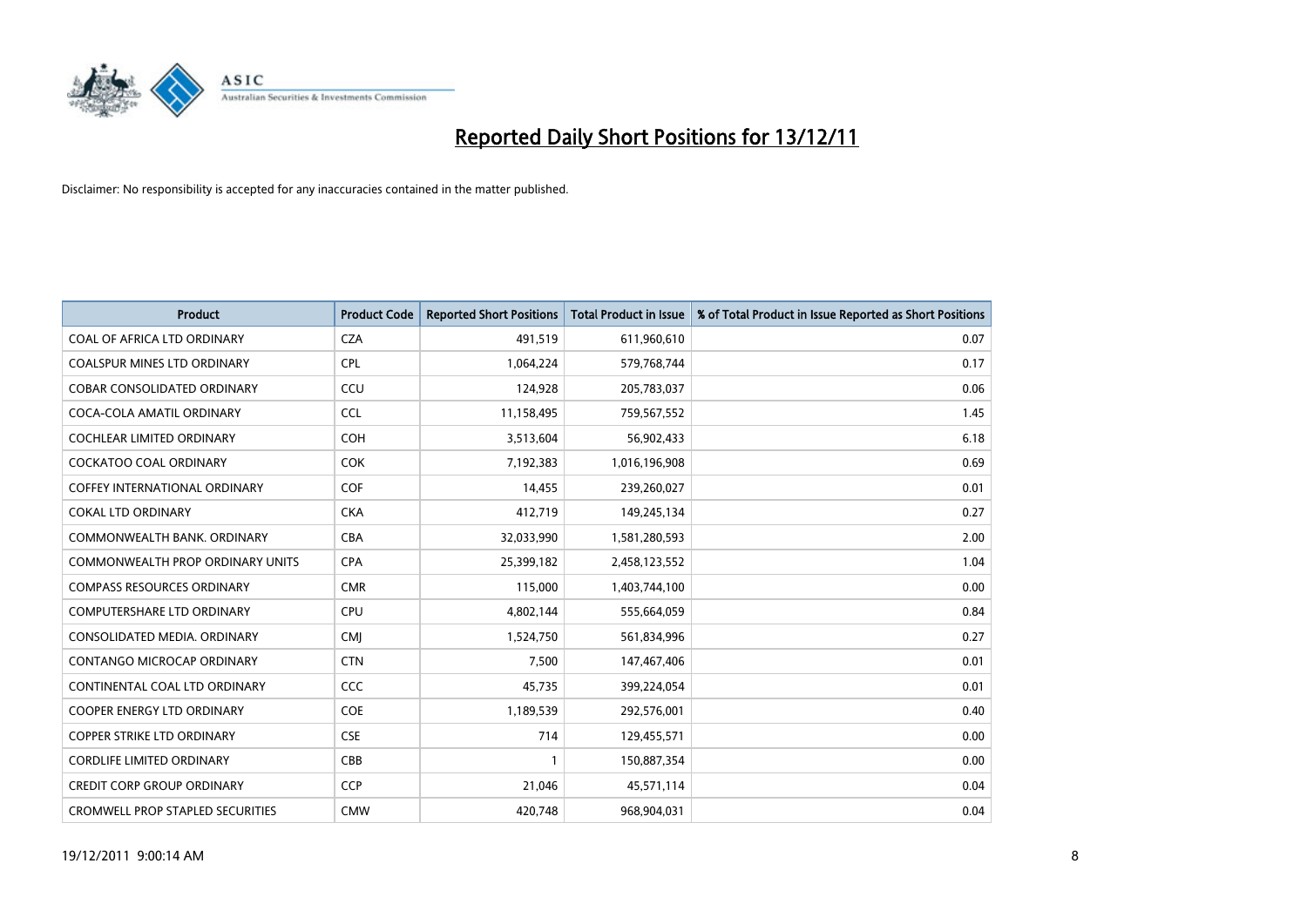

| <b>Product</b>                       | <b>Product Code</b> | <b>Reported Short Positions</b> | <b>Total Product in Issue</b> | % of Total Product in Issue Reported as Short Positions |
|--------------------------------------|---------------------|---------------------------------|-------------------------------|---------------------------------------------------------|
| <b>CROWN LIMITED ORDINARY</b>        | <b>CWN</b>          | 1,777,002                       | 728,394,185                   | 0.23                                                    |
| <b>CSG LIMITED ORDINARY</b>          | CSV                 | 555,492                         | 282,567,499                   | 0.20                                                    |
| <b>CSL LIMITED ORDINARY</b>          | <b>CSL</b>          | 6,226,138                       | 523,403,301                   | 1.16                                                    |
| <b>CSR LIMITED ORDINARY</b>          | <b>CSR</b>          | 16,388,406                      | 506,000,315                   | 3.24                                                    |
| <b>CUDECO LIMITED ORDINARY</b>       | CDU                 | 2,323,249                       | 159,849,865                   | 1.43                                                    |
| DART ENERGY LTD ORDINARY             | <b>DTE</b>          | 5,772,145                       | 734,931,470                   | 0.79                                                    |
| DAVID JONES LIMITED ORDINARY         | <b>DJS</b>          | 51,019,454                      | 524,940,325                   | 9.70                                                    |
| <b>DECMIL GROUP LIMITED ORDINARY</b> | <b>DCG</b>          | 114,284                         | 155,197,858                   | 0.07                                                    |
| DEEP YELLOW LIMITED ORDINARY         | <b>DYL</b>          | 15,876                          | 1,128,736,403                 | 0.00                                                    |
| DEVINE LIMITED ORDINARY              | <b>DVN</b>          | 1,011                           | 158,730,556                   | 0.00                                                    |
| DEXUS PROPERTY GROUP STAPLED UNITS   | <b>DXS</b>          | 27,606,109                      | 4,839,024,176                 | 0.54                                                    |
| DISCOVERY METALS LTD ORDINARY        | <b>DML</b>          | 7,683,787                       | 440,128,231                   | 1.75                                                    |
| DOMINO PIZZA ENTERPR ORDINARY        | <b>DMP</b>          | 38,903                          | 69,174,674                    | 0.05                                                    |
| DOWNER EDI LIMITED ORDINARY          | <b>DOW</b>          | 6,108,025                       | 429,100,296                   | 1.41                                                    |
| DUET GROUP STAPLED US PROHIBIT.      | <b>DUE</b>          | 9,874,788                       | 1,091,628,341                 | 0.91                                                    |
| DULUXGROUP LIMITED ORDINARY          | <b>DLX</b>          | 10,647,186                      | 367,456,259                   | 2.90                                                    |
| <b>DWS LTD ORDINARY</b>              | <b>DWS</b>          | 1,381                           | 132,362,763                   | 0.00                                                    |
| ECHO ENTERTAINMENT ORDINARY          | <b>EGP</b>          | 6,504,717                       | 688,019,737                   | 0.93                                                    |
| <b>ELDERS LIMITED ORDINARY</b>       | <b>ELD</b>          | 15,901,428                      | 448,598,480                   | 3.54                                                    |
| ELDORADO GOLD CORP CDI 1:1           | EAU                 | 38,169                          | 9,406,121                     | 0.40                                                    |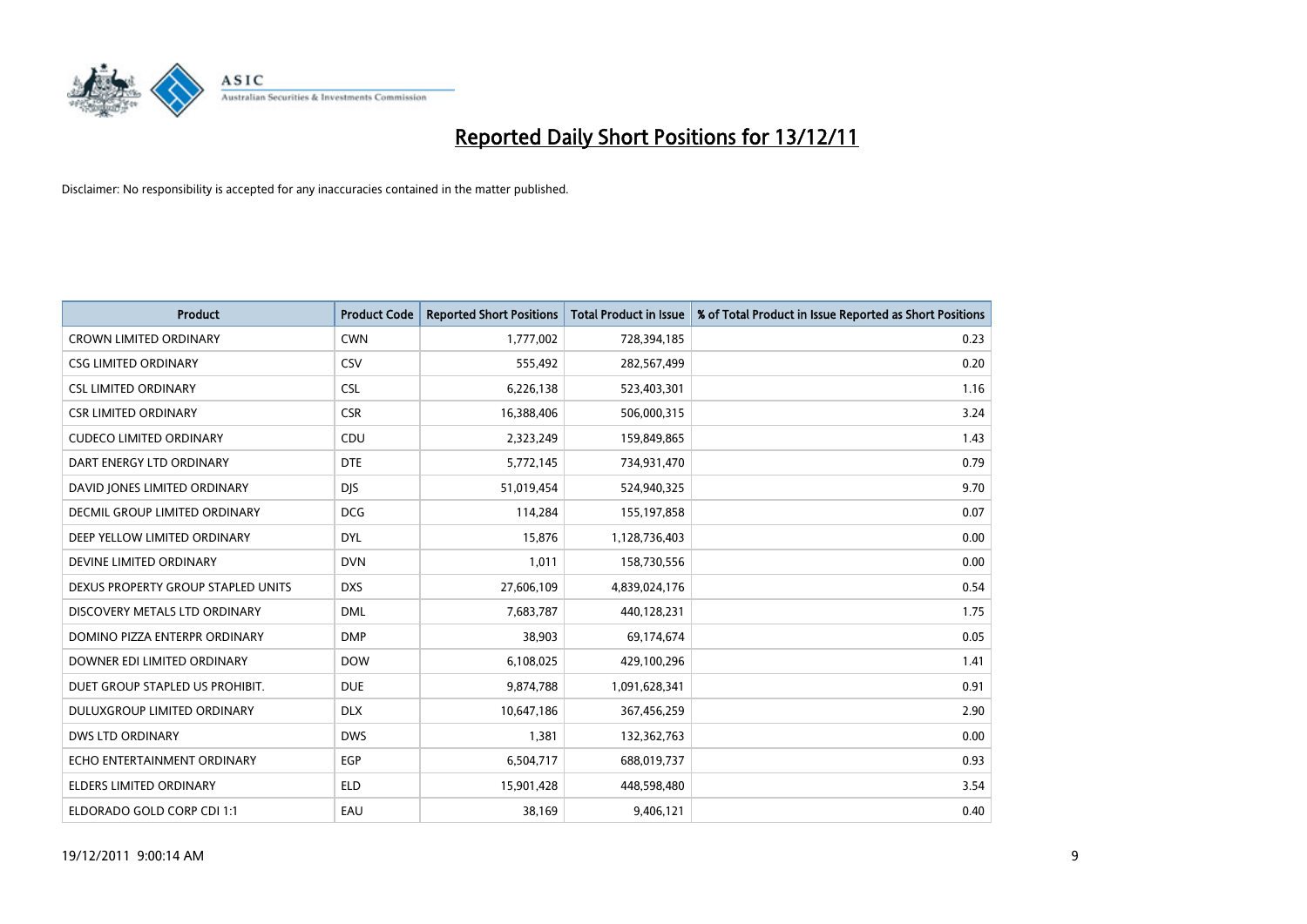

| <b>Product</b>                         | <b>Product Code</b> | <b>Reported Short Positions</b> | <b>Total Product in Issue</b> | % of Total Product in Issue Reported as Short Positions |
|----------------------------------------|---------------------|---------------------------------|-------------------------------|---------------------------------------------------------|
| ELEMENTAL MINERALS ORDINARY            | <b>ELM</b>          | 513,705                         | 224,948,825                   | 0.23                                                    |
| ELEMENTOS LIMITED ORDINARY             | <b>ELT</b>          | 16                              | 77,068,979                    | 0.00                                                    |
| ELIXIR PETROLEUM LTD ORDINARY          | <b>EXR</b>          | 324,400                         | 217,288,472                   | 0.15                                                    |
| <b>EMECO HOLDINGS ORDINARY</b>         | <b>EHL</b>          | 1,671,191                       | 631,237,586                   | 0.27                                                    |
| <b>EMMERSON RESOURCES ORDINARY</b>     | <b>ERM</b>          | 64,804                          | 257,244,302                   | 0.03                                                    |
| ENDEAVOUR MIN CORP DEFERRED SETTLEMENT | <b>EVR</b>          | 565,025                         | 129,341,319                   | 0.42                                                    |
| <b>ENERGY RESOURCES ORDINARY 'A'</b>   | <b>ERA</b>          | 7,966,676                       | 517,725,062                   | 1.53                                                    |
| ENERGY WORLD CORPOR, ORDINARY          | <b>EWC</b>          | 18,517,436                      | 1,734,166,672                 | 1.06                                                    |
| <b>ENTEK ENERGY LTD ORDINARY</b>       | ETE                 | 489,903                         | 510,657,387                   | 0.10                                                    |
| <b>ENTELLECT LIMITED ORDINARY</b>      | <b>ESN</b>          | 464,050                         | 985,337,932                   | 0.05                                                    |
| <b>ENVESTRA LIMITED ORDINARY</b>       | <b>ENV</b>          | 3,824,290                       | 1,547,890,032                 | 0.24                                                    |
| EVOLUTION MINING LTD ORDINARY          | <b>EVN</b>          | 1,026,686                       | 669,728,769                   | 0.14                                                    |
| EXOMA ENERGY LIMITED ORDINARY          | <b>EXE</b>          | 281,678                         | 417,357,759                   | 0.07                                                    |
| <b>EXTRACT RESOURCES ORDINARY</b>      | <b>EXT</b>          | 1,262,991                       | 251,159,163                   | 0.48                                                    |
| FAIRFAX MEDIA LTD ORDINARY             | <b>FXI</b>          | 306,805,187                     | 2,351,955,725                 | 13.05                                                   |
| <b>FANTASTIC HOLDINGS ORDINARY</b>     | <b>FAN</b>          | 1,220                           | 102,739,538                   | 0.00                                                    |
| FAR LTD ORDINARY                       | <b>FAR</b>          | 21,000,000                      | 2,095,368,422                 | 1.00                                                    |
| FISHER & PAYKEL APP. ORDINARY          | <b>FPA</b>          | 128,298                         | 724,235,162                   | 0.02                                                    |
| FKP PROPERTY GROUP STAPLED SECURITIES  | <b>FKP</b>          | 27,719,094                      | 1,197,968,723                 | 2.30                                                    |
| FLEETWOOD CORP ORDINARY                | <b>FWD</b>          | 240,989                         | 58,850,214                    | 0.41                                                    |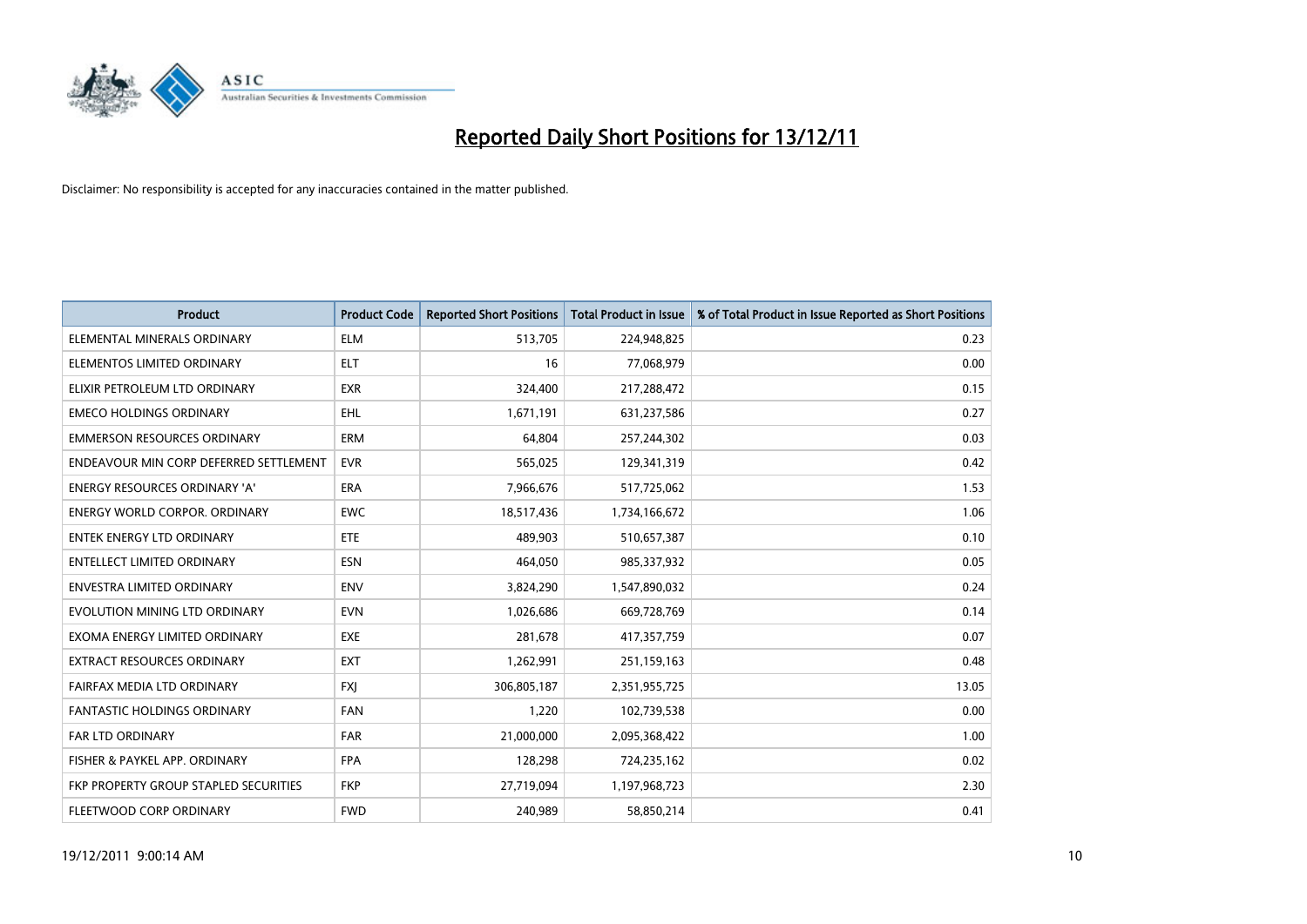

| <b>Product</b>                       | <b>Product Code</b> | <b>Reported Short Positions</b> | <b>Total Product in Issue</b> | % of Total Product in Issue Reported as Short Positions |
|--------------------------------------|---------------------|---------------------------------|-------------------------------|---------------------------------------------------------|
| FLETCHER BUILDING ORDINARY           | <b>FBU</b>          | 9,217,901                       | 680,739,504                   | 1.33                                                    |
| FLEXIGROUP LIMITED ORDINARY          | <b>FXL</b>          | 62,598                          | 277,862,586                   | 0.02                                                    |
| <b>FLIGHT CENTRE ORDINARY</b>        | <b>FLT</b>          | 9,514,262                       | 99,997,851                    | 9.49                                                    |
| FLINDERS MINES LTD ORDINARY          | <b>FMS</b>          | 22,804,658                      | 1,821,300,404                 | 1.25                                                    |
| <b>FOCUS MINERALS LTD ORDINARY</b>   | <b>FML</b>          | 2,592,088                       | 4,320,773,701                 | 0.05                                                    |
| <b>FORGE GROUP LIMITED ORDINARY</b>  | FGE                 | 108,472                         | 83,429,014                    | 0.12                                                    |
| FORTE ENERGY NL ORDINARY             | <b>FTE</b>          | 2,667,039                       | 695,589,311                   | 0.38                                                    |
| <b>FORTESCUE METALS GRP ORDINARY</b> | <b>FMG</b>          | 60,100,588                      | 3,113,798,659                 | 1.88                                                    |
| <b>FOSTER'S GROUP ORDINARY</b>       | FGL                 | 7,537,671                       | 1,943,687,095                 | 0.38                                                    |
| FTD CORPORATION ORDINARY             | <b>FTD</b>          | 8,088                           | 36,474,593                    | 0.02                                                    |
| <b>FUNTASTIC LIMITED ORDINARY</b>    | <b>FUN</b>          | 322,528                         | 340,997,682                   | 0.09                                                    |
| <b>G.U.D. HOLDINGS ORDINARY</b>      | GUD                 | 445,946                         | 70,107,387                    | 0.62                                                    |
| <b>GALAXY RESOURCES ORDINARY</b>     | GXY                 | 2,853,088                       | 323,327,000                   | 0.87                                                    |
| <b>GEODYNAMICS LIMITED ORDINARY</b>  | GDY                 | 34,227                          | 338,200,845                   | 0.01                                                    |
| <b>GINDALBIE METALS LTD ORDINARY</b> | GBG                 | 24,722,952                      | 1,135,565,349                 | 2.17                                                    |
| <b>GLOBAL MINING ORDINARY</b>        | GMI                 | 8,951                           | 183,235,535                   | 0.00                                                    |
| <b>GLOUCESTER COAL ORDINARY</b>      | GCL                 | 669,051                         | 202,905,967                   | 0.33                                                    |
| <b>GME RESOURCES LTD ORDINARY</b>    | <b>GME</b>          | 800                             | 322,635,902                   | 0.00                                                    |
| <b>GOLD ONE INT LTD ORDINARY</b>     | GDO                 | 1,809,793                       | 869,707,051                   | 0.20                                                    |
| <b>GOLD ROAD RES LTD ORDINARY</b>    | GOR                 | 206,254                         | 389,650,665                   | 0.05                                                    |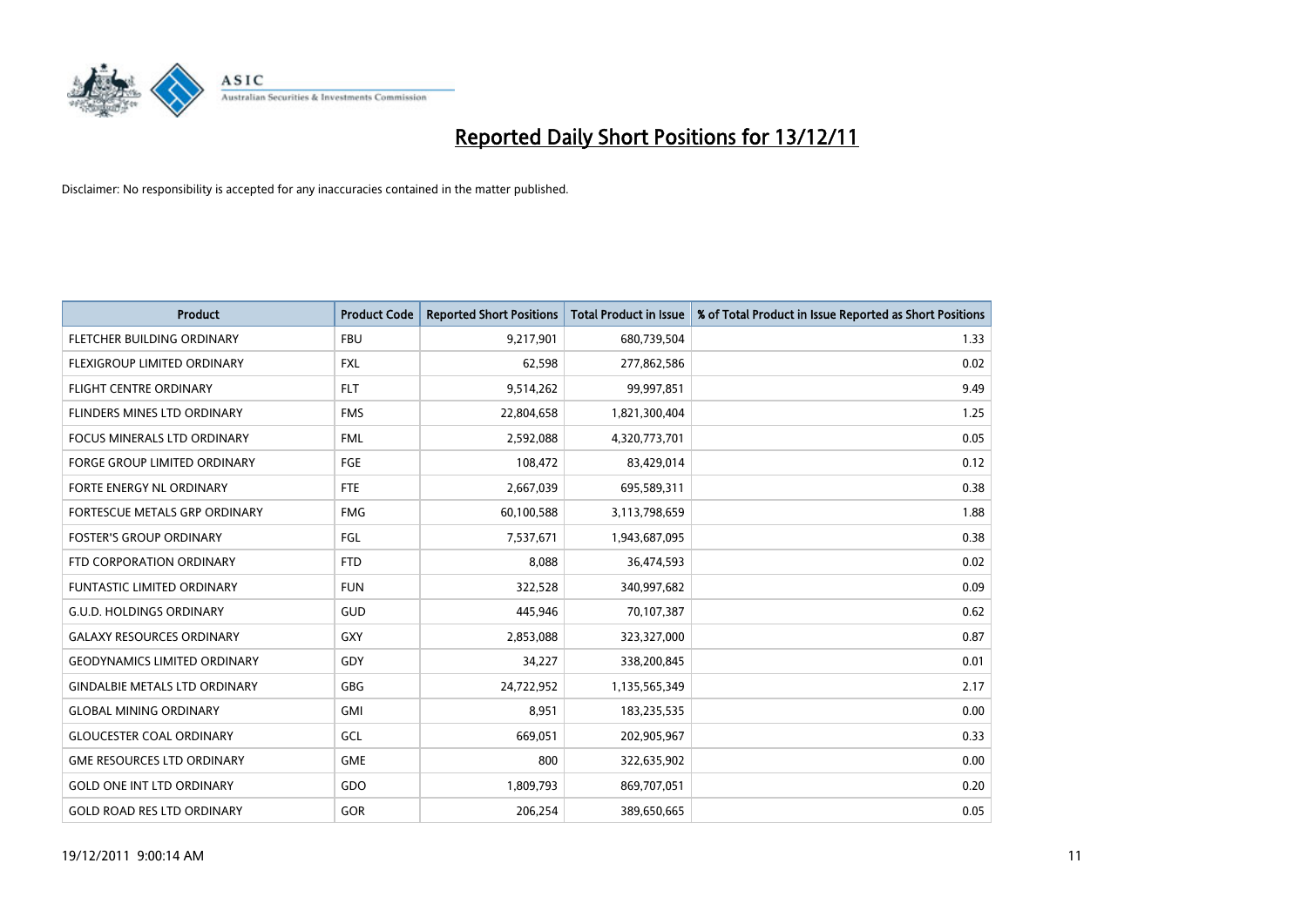

| <b>Product</b>                            | <b>Product Code</b> | <b>Reported Short Positions</b> | <b>Total Product in Issue</b> | % of Total Product in Issue Reported as Short Positions |
|-------------------------------------------|---------------------|---------------------------------|-------------------------------|---------------------------------------------------------|
| <b>GOLDEN WEST RESOURCE ORDINARY</b>      | <b>GWR</b>          | 1,617                           | 192,082,567                   | 0.00                                                    |
| <b>GOODMAN FIELDER, ORDINARY</b>          | <b>GFF</b>          | 72,299,832                      | 1,955,559,207                 | 3.68                                                    |
| <b>GOODMAN GROUP STAPLED US PROHIBIT.</b> | <b>GMG</b>          | 25,571,635                      | 7,394,907,651                 | 0.32                                                    |
| <b>GPT GROUP STAPLED SEC.</b>             | <b>GPT</b>          | 25,756,660                      | 1,820,095,439                 | 1.41                                                    |
| <b>GRAINCORP LIMITED A CLASS ORDINARY</b> | <b>GNC</b>          | 763.670                         | 198,318,900                   | 0.37                                                    |
| <b>GRANGE RESOURCES, ORDINARY</b>         | <b>GRR</b>          | 475,890                         | 1,153,937,134                 | 0.04                                                    |
| <b>GREENCAP LIMITED ORDINARY</b>          | GCG                 |                                 | 262,515,385                   | 0.00                                                    |
| <b>GREENLAND MIN EN LTD ORDINARY</b>      | GGG                 | 3,475,763                       | 410,407,582                   | 0.83                                                    |
| <b>GRYPHON MINERALS LTD ORDINARY</b>      | GRY                 | 1,257,331                       | 345,122,058                   | 0.35                                                    |
| <b>GUILDFORD COAL LTD ORDINARY</b>        | <b>GUF</b>          | 1,475,874                       | 230,523,734                   | 0.64                                                    |
| <b>GUINNESS PEAT GROUP. CDI 1:1</b>       | <b>GPG</b>          | 50,054                          | 282,655,688                   | 0.02                                                    |
| <b>GUNNS LIMITED ORDINARY</b>             | <b>GNS</b>          | 50,003,611                      | 848,401,559                   | 5.88                                                    |
| <b>GWA GROUP LTD ORDINARY</b>             | <b>GWA</b>          | 12,578,557                      | 301,525,014                   | 4.18                                                    |
| <b>HARVEY NORMAN ORDINARY</b>             | <b>HVN</b>          | 53,809,480                      | 1,062,316,784                 | 5.07                                                    |
| <b>HASTIE GROUP LIMITED ORDINARY</b>      | <b>HST</b>          | 200,932                         | 137,353,504                   | 0.14                                                    |
| HASTINGS DIVERSIFIED STAPLED SECURITY     | <b>HDF</b>          | 3,652,543                       | 530,001,072                   | 0.69                                                    |
| <b>HEARTWARE INT INC CDI 35:1</b>         | <b>HIN</b>          | 272,008                         | 43,772,855                    | 0.62                                                    |
| <b>HENDERSON GROUP CDI 1:1</b>            | <b>HGG</b>          | 11,236,035                      | 668,374,277                   | 1.67                                                    |
| HFA HOLDINGS LIMITED ORDINARY             | <b>HFA</b>          | 16,273                          | 117,332,831                   | 0.01                                                    |
| HIGHLANDS PACIFIC ORDINARY                | <b>HIG</b>          | 2,416,464                       | 686,082,148                   | 0.35                                                    |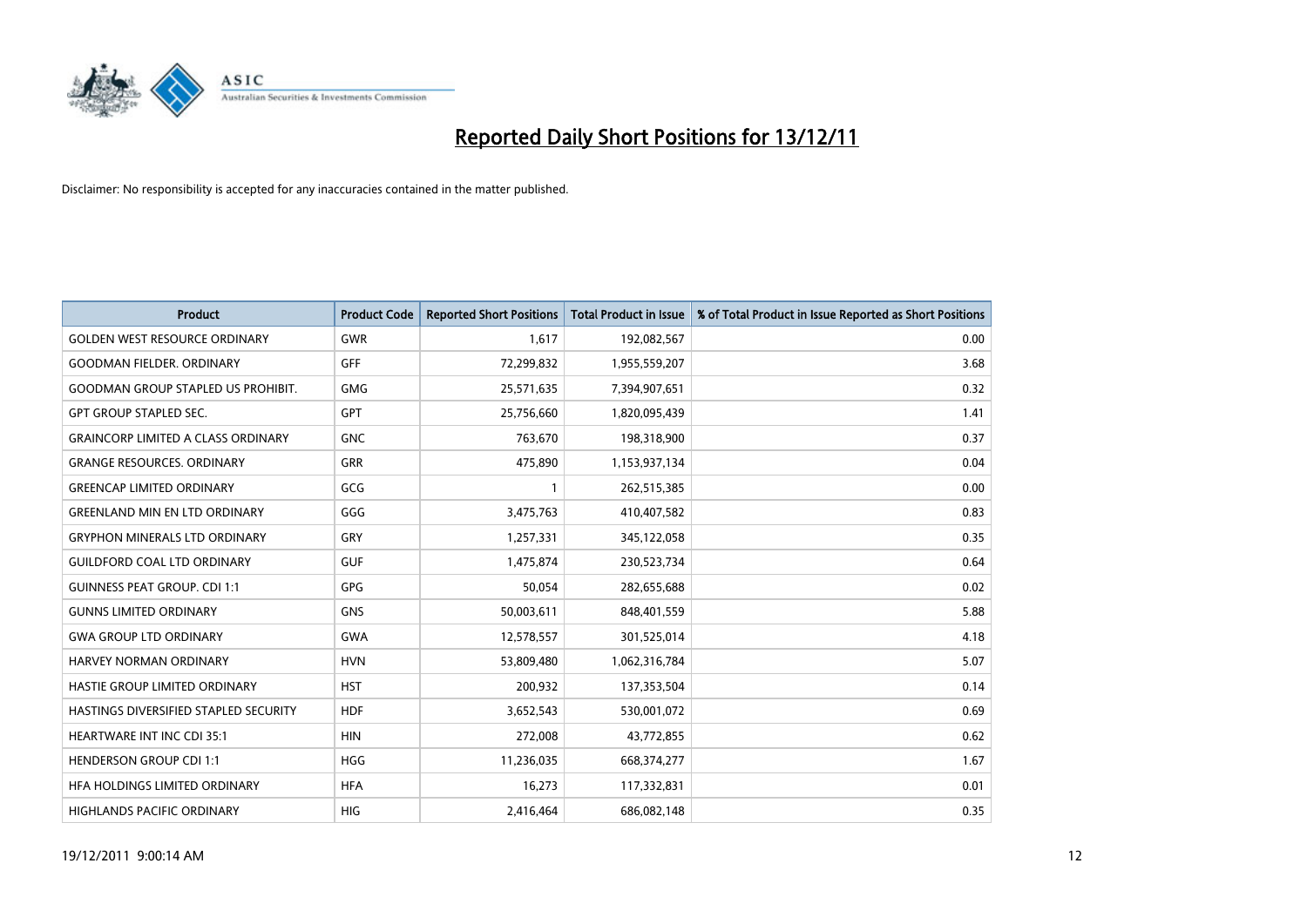

| <b>Product</b>                           | <b>Product Code</b> | <b>Reported Short Positions</b> | <b>Total Product in Issue</b> | % of Total Product in Issue Reported as Short Positions |
|------------------------------------------|---------------------|---------------------------------|-------------------------------|---------------------------------------------------------|
| HILLGROVE RES LTD ORDINARY               | <b>HGO</b>          | 7,148,905                       | 793,698,575                   | 0.89                                                    |
| HILLS HOLDINGS LTD ORDINARY              | <b>HIL</b>          | 3,951,413                       | 247,051,631                   | 1.58                                                    |
| HORIZON OIL LIMITED ORDINARY             | <b>HZN</b>          | 18,947,864                      | 1,130,811,515                 | 1.68                                                    |
| HUNNU COAL LIMITED ORDINARY              | <b>HUN</b>          | 14,613                          | 218,565,002                   | 0.00                                                    |
| <b>ICON ENERGY LIMITED ORDINARY</b>      | <b>ICN</b>          | 2,830                           | 469,301,394                   | 0.00                                                    |
| <b>IINET LIMITED ORDINARY</b>            | <b>IIN</b>          | 135,984                         | 148,412,619                   | 0.09                                                    |
| <b>ILUKA RESOURCES ORDINARY</b>          | ILU                 | 13,009,263                      | 418,700,517                   | 3.09                                                    |
| <b>IMDEX LIMITED ORDINARY</b>            | <b>IMD</b>          | 783,909                         | 204,447,435                   | 0.37                                                    |
| IMF (AUSTRALIA) LTD ORDINARY             | <b>IMF</b>          | 330.821                         | 123,828,193                   | 0.26                                                    |
| <b>IMX RESOURCES LTD ORDINARY</b>        | <b>IXR</b>          | 20,000                          | 262,612,803                   | 0.01                                                    |
| <b>INCITEC PIVOT ORDINARY</b>            | IPL                 | 1,441,157                       | 1,628,730,107                 | 0.07                                                    |
| <b>INDEPENDENCE GROUP ORDINARY</b>       | <b>IGO</b>          | 5,087,426                       | 202,907,135                   | 2.51                                                    |
| INDOPHIL RESOURCES ORDINARY              | <b>IRN</b>          | 1,356,802                       | 995,437,860                   | 0.14                                                    |
| <b>INDUSTREA LIMITED ORDINARY</b>        | IDL                 | 1,109,916                       | 368,992,435                   | 0.29                                                    |
| <b>INFIGEN ENERGY STAPLED SECURITIES</b> | <b>IFN</b>          | 5,132,012                       | 762,265,972                   | 0.68                                                    |
| ING RE COM GROUP STAPLED SECURITIES      | ILF                 | 3,583                           | 441,029,194                   | 0.00                                                    |
| <b>INSURANCE AUSTRALIA ORDINARY</b>      | IAG                 | 7,551,403                       | 2,079,034,021                 | 0.34                                                    |
| INTEGRA MINING LTD. ORDINARY             | <b>IGR</b>          | 4,472,983                       | 843,843,881                   | 0.53                                                    |
| <b>INTREPID MINES ORDINARY</b>           | <b>IAU</b>          | 1,992,682                       | 523,508,201                   | 0.37                                                    |
| INVESTA OFFICE FUND STAPLED SECURITIES   | <b>IOF</b>          | 10,510,649                      | 2,657,463,999                 | 0.38                                                    |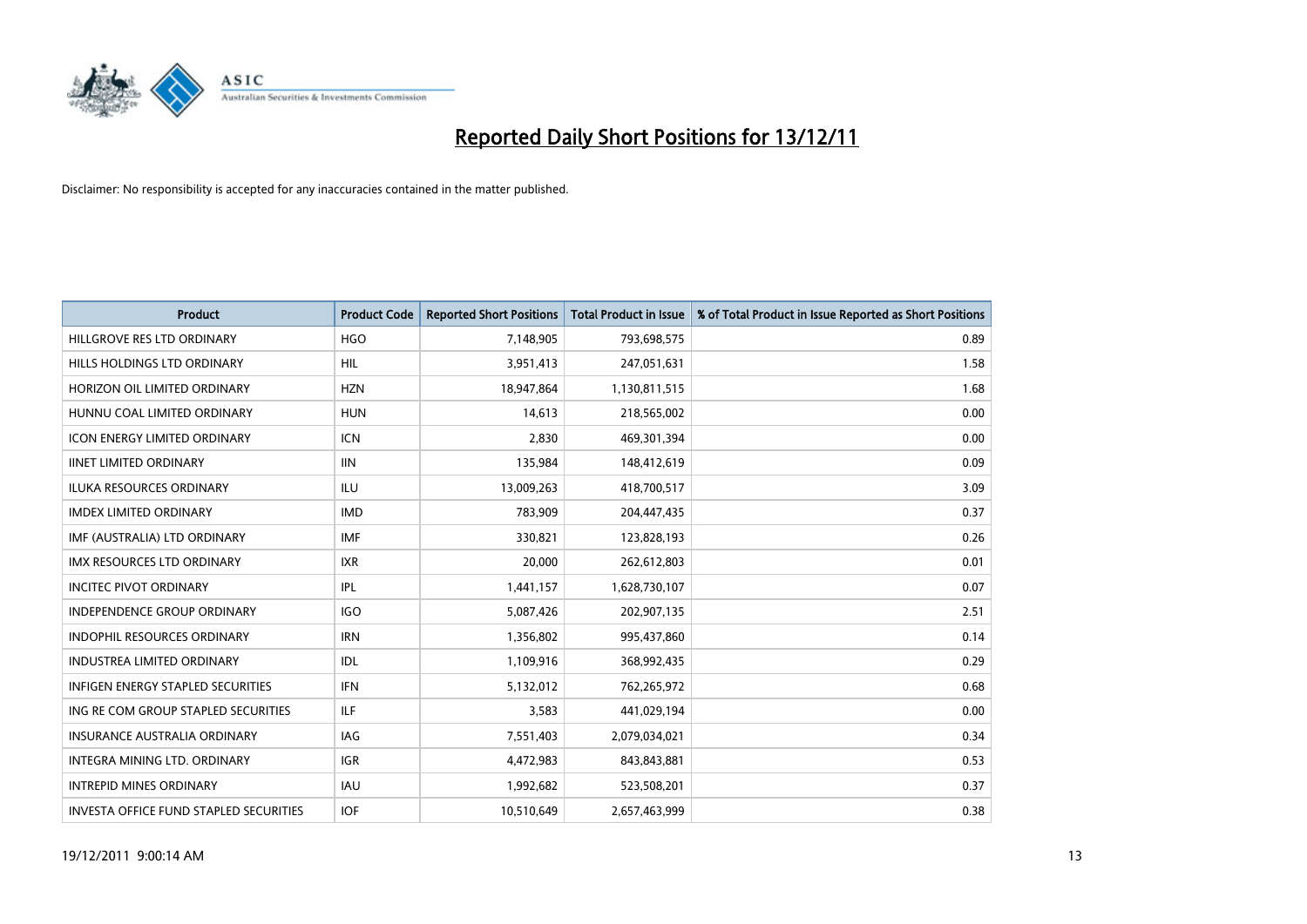

| <b>Product</b>                                  | <b>Product Code</b> | <b>Reported Short Positions</b> | <b>Total Product in Issue</b> | % of Total Product in Issue Reported as Short Positions |
|-------------------------------------------------|---------------------|---------------------------------|-------------------------------|---------------------------------------------------------|
| <b>INVOCARE LIMITED ORDINARY</b>                | <b>IVC</b>          | 1,683,566                       | 110,030,298                   | 1.52                                                    |
| ION LIMITED ORDINARY                            | <b>ION</b>          | 164,453                         | 256,365,105                   | 0.06                                                    |
| <b>IOOF HOLDINGS LTD ORDINARY</b>               | <b>IFL</b>          | 742,106                         | 229,794,395                   | 0.31                                                    |
| <b>IRESS MARKET TECH. ORDINARY</b>              | <b>IRE</b>          | 1,208,084                       | 127,036,010                   | 0.93                                                    |
| <b>IRON ORE HOLDINGS ORDINARY</b>               | <b>IOH</b>          | 14,525                          | 166,087,005                   | 0.01                                                    |
| ISHARES GLOBAL 100 CDI 1:1                      | <b>IOO</b>          | 1,810                           | 10,600,000                    | 0.02                                                    |
| ISHARES MSCI AUS 200 ISHARES MSCI AUS 200       | <b>IOZ</b>          | 74,076                          | 2,701,394                     | 2.74                                                    |
| ISHARES MSCI EM MKTS CDI 1:1                    | IEM                 | 22,011                          | 425,700,000                   | 0.01                                                    |
| ISHARES S&P HIGH DIV ISHARES S&P HIGH DIV       | <b>IHD</b>          | 100,000                         | 2,301,253                     | 4.35                                                    |
| ISHARES SMALL ORDS ISHARES SMALL ORDS           | <b>ISO</b>          | 935,644                         | 5,401,916                     | 17.32                                                   |
| <b>IVANHOE AUSTRALIA ORDINARY</b>               | <b>IVA</b>          | 1,194,050                       | 552,011,545                   | 0.22                                                    |
| <b>JAMES HARDIE INDUST CHESS DEPOSITARY INT</b> | <b>IHX</b>          | 18,024,508                      | 435,951,208                   | 4.13                                                    |
| <b>JAMESON RESOURCES ORDINARY</b>               | IAL                 | 1,600,000                       | 106,528,865                   | 1.50                                                    |
| <b>JB HI-FI LIMITED ORDINARY</b>                | <b>IBH</b>          | 21,613,182                      | 98,833,643                    | 21.87                                                   |
| <b>KAGARA LTD ORDINARY</b>                      | <b>KZL</b>          | 11,033,795                      | 718,307,956                   | 1.52                                                    |
| KAROON GAS AUSTRALIA ORDINARY                   | <b>KAR</b>          | 2,985,588                       | 221,420,769                   | 1.34                                                    |
| KATHMANDU HOLD LTD ORDINARY                     | <b>KMD</b>          | 2,160,883                       | 200,000,000                   | 1.07                                                    |
| <b>KBL MINING LIMITED ORDINARY</b>              | <b>KBL</b>          | 1,820                           | 166,702,510                   | 0.00                                                    |
| <b>KEYBRIDGE CAPITAL ORDINARY</b>               | <b>KBC</b>          | 7,999                           | 172,070,564                   | 0.00                                                    |
| KINGSGATE CONSOLID. ORDINARY                    | <b>KCN</b>          | 3,984,164                       | 140,872,908                   | 2.82                                                    |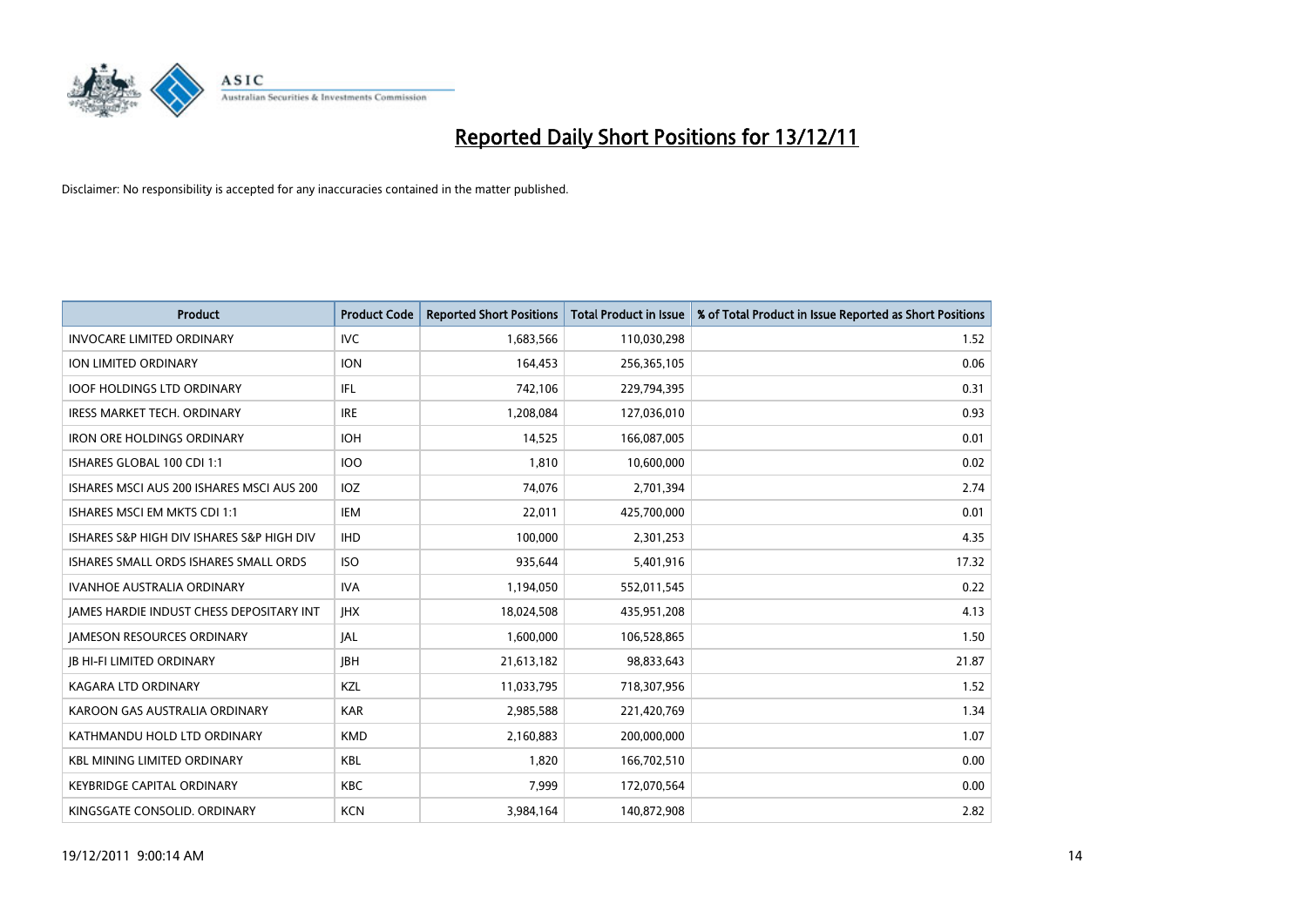

| <b>Product</b>                        | <b>Product Code</b> | <b>Reported Short Positions</b> | <b>Total Product in Issue</b> | % of Total Product in Issue Reported as Short Positions |
|---------------------------------------|---------------------|---------------------------------|-------------------------------|---------------------------------------------------------|
| KINGSROSE MINING LTD ORDINARY         | <b>KRM</b>          | 1,260,945                       | 269,598,726                   | 0.46                                                    |
| LEGEND MINING ORDINARY                | <b>LEG</b>          | 10,216,695                      | 1,980,350,801                 | 0.52                                                    |
| LEIGHTON HOLDINGS ORDINARY            | LEI                 | 6,457,054                       | 336,553,596                   | 1.87                                                    |
| LEND LEASE GROUP UNIT/ORD STAPLED     | LLC                 | 958,567                         | 571,804,090                   | 0.15                                                    |
| LINC ENERGY LTD ORDINARY              | <b>LNC</b>          | 8,671,113                       | 504,487,631                   | 1.69                                                    |
| LIQUEFIED NATURAL ORDINARY            | <b>LNG</b>          | 370,140                         | 267,699,015                   | 0.14                                                    |
| LYNAS CORPORATION ORDINARY            | <b>LYC</b>          | 117,271,559                     | 1,713,846,913                 | 6.83                                                    |
| M2 TELECOMMUNICATION ORDINARY         | <b>MTU</b>          | 337,099                         | 124,493,385                   | 0.26                                                    |
| <b>MACA LIMITED ORDINARY</b>          | <b>MLD</b>          | 2.000                           | 150,000,000                   | 0.00                                                    |
| MACARTHUR COAL ORDINARY               | <b>MCC</b>          | 19,990                          | 302,092,343                   | 0.00                                                    |
| MACMAHON HOLDINGS ORDINARY            | <b>MAH</b>          | 2,933,955                       | 738,631,705                   | 0.40                                                    |
| MACO ATLAS ROADS GRP ORDINARY STAPLED | <b>MQA</b>          | 15,194,524                      | 464,279,594                   | 3.28                                                    |
| MACQUARIE GROUP LTD ORDINARY          | <b>MOG</b>          | 6,544,330                       | 348,545,115                   | 1.86                                                    |
| MAP GROUP US PROHIB DEF SET           | <b>MAPDA</b>        | 4,709,704                       | 1,861,210,782                 | 0.25                                                    |
| MARENGO MINING ORDINARY               | <b>MGO</b>          | 1,339,850                       | 1,002,399,863                 | 0.13                                                    |
| MATRIX C & E LTD ORDINARY             | <b>MCE</b>          | 553,510                         | 77,081,507                    | 0.70                                                    |
| MCMILLAN SHAKESPEARE ORDINARY         | <b>MMS</b>          | 89,414                          | 70,639,319                    | 0.12                                                    |
| MCPHERSON'S LTD ORDINARY              | <b>MCP</b>          | 16,360                          | 72,401,758                    | 0.02                                                    |
| MEDUSA MINING LTD ORDINARY            | <b>MML</b>          | 1,552,463                       | 188,837,911                   | 0.81                                                    |
| MELBOURNE IT LIMITED ORDINARY         | <b>MLB</b>          | 136,142                         | 81,352,178                    | 0.17                                                    |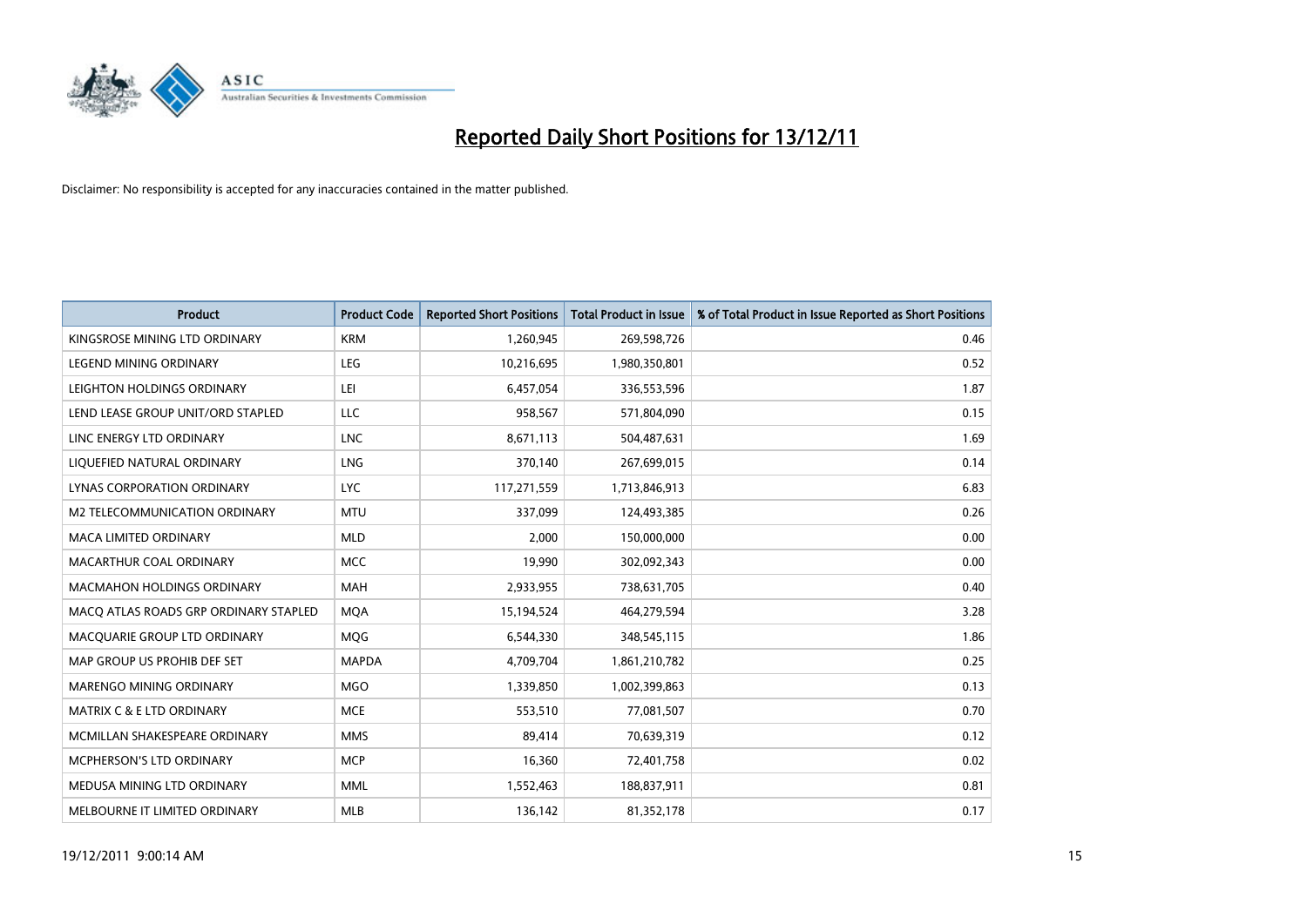

| <b>Product</b>                    | <b>Product Code</b> | <b>Reported Short Positions</b> | <b>Total Product in Issue</b> | % of Total Product in Issue Reported as Short Positions |
|-----------------------------------|---------------------|---------------------------------|-------------------------------|---------------------------------------------------------|
| MEO AUSTRALIA LTD ORDINARY        | <b>MEO</b>          | 3,720,892                       | 539,913,260                   | 0.68                                                    |
| <b>MERMAID MARINE ORDINARY</b>    | <b>MRM</b>          | 377,932                         | 217,833,136                   | 0.17                                                    |
| MESOBLAST LIMITED ORDINARY        | <b>MSB</b>          | 9,300,757                       | 280,425,258                   | 3.33                                                    |
| METALS X LIMITED ORDINARY         | <b>MLX</b>          | 326,940                         | 1,327,100,831                 | 0.03                                                    |
| METCASH LIMITED ORDINARY          | <b>MTS</b>          | 29,604,853                      | 771,343,008                   | 3.79                                                    |
| METGASCO LIMITED ORDINARY         | <b>MEL</b>          | 235,435                         | 338,958,156                   | 0.07                                                    |
| METMINCO LIMITED ORDINARY         | <b>MNC</b>          | 5,944,133                       | 1,674,466,146                 | 0.34                                                    |
| MHM METALS LIMITED ORDINARY       | <b>MHM</b>          | 237,535                         | 102,957,456                   | 0.23                                                    |
| MICLYN EXP OFFSHR ORDINARY        | <b>MIO</b>          | 19,297                          | 274,618,684                   | 0.01                                                    |
| MINCOR RESOURCES NL ORDINARY      | <b>MCR</b>          | 1,086,417                       | 196,180,804                   | 0.54                                                    |
| MINEMAKERS LIMITED ORDINARY       | <b>MAK</b>          | 58,270                          | 228,236,727                   | 0.03                                                    |
| MINERAL DEPOSITS ORDINARY         | <b>MDL</b>          | 126,639                         | 83,538,786                    | 0.15                                                    |
| MINERAL RESOURCES, ORDINARY       | <b>MIN</b>          | 723,129                         | 184,376,989                   | 0.38                                                    |
| MIRABELA NICKEL LTD ORDINARY      | <b>MBN</b>          | 15,258,708                      | 491,781,237                   | 3.11                                                    |
| MIRVAC GROUP STAPLED SECURITIES   | <b>MGR</b>          | 23,307,093                      | 3,416,924,188                 | 0.67                                                    |
| <b>MOLOPO ENERGY LTD ORDINARY</b> | <b>MPO</b>          | 1,708,193                       | 245,579,810                   | 0.69                                                    |
| MOLY MINES LIMITED ORDINARY       | <b>MOL</b>          | 6,234                           | 384,893,989                   | 0.00                                                    |
| MONADELPHOUS GROUP ORDINARY       | <b>MND</b>          | 1,610,906                       | 88,674,327                    | 1.81                                                    |
| MORTGAGE CHOICE LTD ORDINARY      | MOC                 | 1,231,163                       | 119,948,255                   | 1.02                                                    |
| MOUNT GIBSON IRON ORDINARY        | MGX                 | 6,780,421                       | 1,082,570,693                 | 0.62                                                    |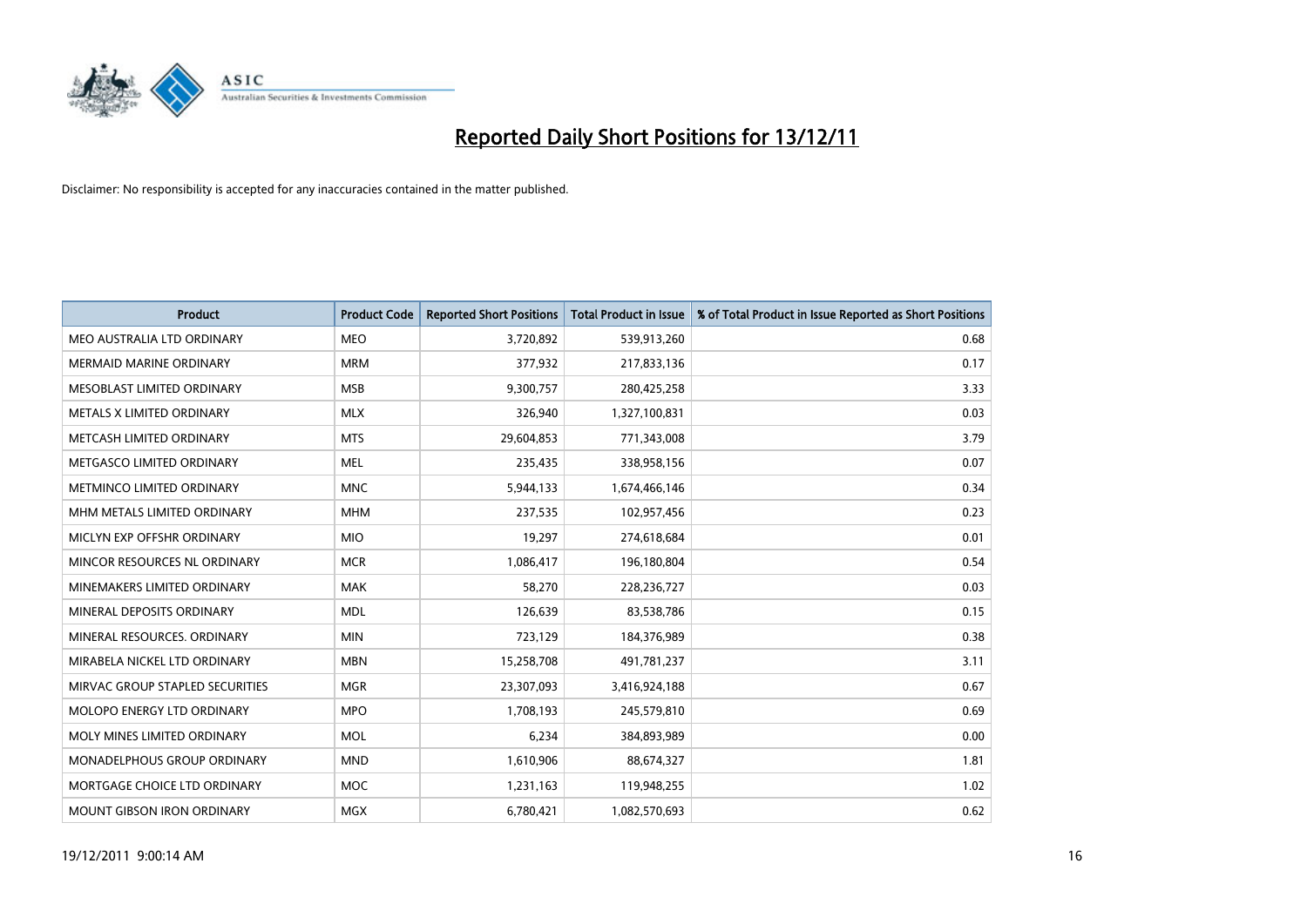

| <b>Product</b>                       | <b>Product Code</b> | <b>Reported Short Positions</b> | <b>Total Product in Issue</b> | % of Total Product in Issue Reported as Short Positions |
|--------------------------------------|---------------------|---------------------------------|-------------------------------|---------------------------------------------------------|
| MSF SUGAR LIMITED ORDINARY           | <b>MSF</b>          | 21,023                          | 69,248,422                    | 0.03                                                    |
| <b>MULTIPLEX SITES SITES</b>         | <b>MXUPA</b>        | 22                              | 4,500,000                     | 0.00                                                    |
| <b>MURCHISON METALS LTD ORDINARY</b> | <b>MMX</b>          | 10,532,237                      | 442,437,524                   | 2.38                                                    |
| MYER HOLDINGS LTD ORDINARY           | <b>MYR</b>          | 71,813,085                      | 583,384,551                   | 12.30                                                   |
| <b>MYSTATE LIMITED ORDINARY</b>      | <b>MYS</b>          | 3,638                           | 67,463,454                    | 0.00                                                    |
| NATIONAL AUST. BANK ORDINARY         | <b>NAB</b>          | 20,658,682                      | 2,204,213,794                 | 0.92                                                    |
| NATURAL FUEL LIMITED ORDINARY        | <b>NFL</b>          |                                 | 1,121,912                     | 0.00                                                    |
| NAVIGATOR RESOURCES ORDINARY         | <b>NAV</b>          | 500                             | 2,222,216,576                 | 0.00                                                    |
| NAVITAS LIMITED ORDINARY             | <b>NVT</b>          | 2,875,755                       | 375,318,628                   | 0.74                                                    |
| NEPTUNE MARINE ORDINARY              | <b>NMS</b>          | 182,253                         | 1,748,545,632                 | 0.01                                                    |
| NEW HOPE CORPORATION ORDINARY        | <b>NHC</b>          | 235,443                         | 830,230,549                   | 0.03                                                    |
| NEW STANDARD ENERGY ORDINARY         | <b>NSE</b>          | 1,430,949                       | 282,844,638                   | 0.50                                                    |
| NEWCREST MINING ORDINARY             | <b>NCM</b>          | 1,379,512                       | 765,495,616                   | 0.17                                                    |
| NEWS CORP A NON-VOTING CDI           | <b>NWSLV</b>        | 3,160,963                       | 1,695,694,489                 | 0.18                                                    |
| NEWS CORP B VOTING CDI               | <b>NWS</b>          | 2,627,293                       | 798,520,953                   | 0.32                                                    |
| NEXBIS LIMITED ORDINARY              | <b>NBS</b>          | 63,733                          | 798,356,704                   | 0.01                                                    |
| NEXTDC LIMITED ORDINARY              | <b>NXT</b>          | 1,984                           | 123,533,558                   | 0.00                                                    |
| NEXUS ENERGY LIMITED ORDINARY        | <b>NXS</b>          | 4,794,672                       | 1,326,821,159                 | 0.35                                                    |
| NIB HOLDINGS LIMITED ORDINARY        | <b>NHF</b>          | 104,911                         | 466,733,110                   | 0.02                                                    |
| NIDO PETROLEUM ORDINARY              | <b>NDO</b>          | 583,555                         | 1,389,163,151                 | 0.04                                                    |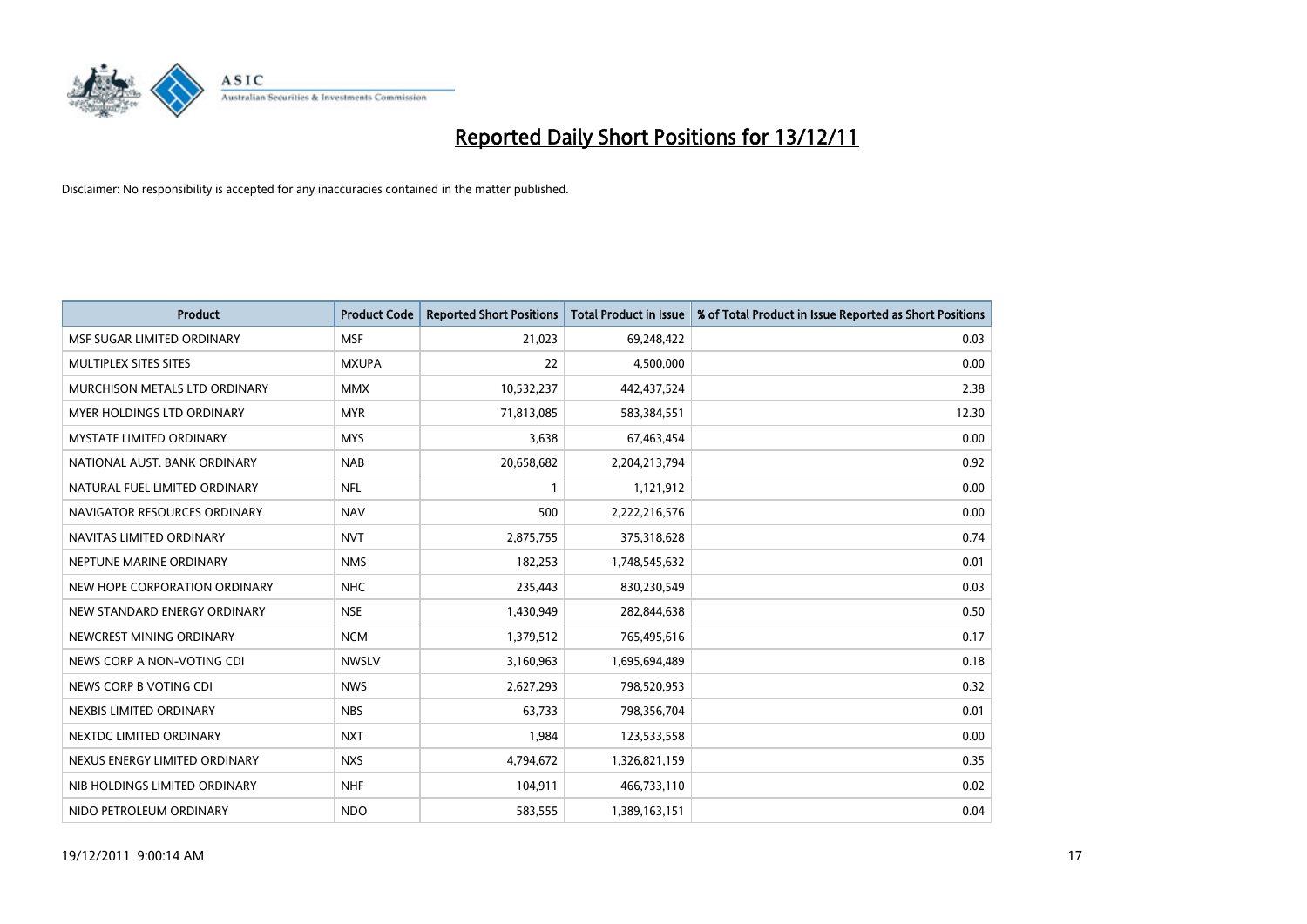

| <b>Product</b>                        | <b>Product Code</b> | <b>Reported Short Positions</b> | <b>Total Product in Issue</b> | % of Total Product in Issue Reported as Short Positions |
|---------------------------------------|---------------------|---------------------------------|-------------------------------|---------------------------------------------------------|
| NOBLE MINERAL RES ORDINARY            | <b>NMG</b>          | 1,447,061                       | 523,308,820                   | 0.28                                                    |
| NORTHERN IRON LTD ORDINARY            | <b>NFE</b>          | 794,851                         | 367,334,863                   | 0.22                                                    |
| NRW HOLDINGS LIMITED ORDINARY         | <b>NWH</b>          | 1,703,721                       | 278,888,011                   | 0.61                                                    |
| NUCOAL RESOURCES NL ORDINARY          | <b>NCR</b>          | 89,297                          | 441,150,707                   | 0.02                                                    |
| NUFARM LIMITED ORDINARY               | <b>NUF</b>          | 3,917,311                       | 261,947,565                   | 1.50                                                    |
| OAKTON LIMITED ORDINARY               | <b>OKN</b>          | 604,649                         | 93,800,235                    | 0.64                                                    |
| OCEANAGOLD CORP. CHESS DEPOSITARY INT | <b>OGC</b>          | 774,829                         | 262,642,606                   | 0.28                                                    |
| OCEANIA CAPITAL LTD ORDINARY          | <b>OCP</b>          | 2,500                           | 91,921,295                    | 0.00                                                    |
| OIL SEARCH LTD ORDINARY               | <b>OSH</b>          | 7,515,646                       | 1,325,155,171                 | 0.55                                                    |
| OM HOLDINGS LIMITED ORDINARY          | <b>OMH</b>          | 11,724,687                      | 504,105,150                   | 2.31                                                    |
| ONESTEEL LIMITED ORDINARY             | OST                 | 46,308,379                      | 1,342,393,583                 | 3.43                                                    |
| ORICA LIMITED ORDINARY                | ORI                 | 3,014,117                       | 363,966,570                   | 0.81                                                    |
| ORICA LIMITED STEP UP PREFERENCE      | <b>ORIPB</b>        | 113,656                         | 5,000,000                     | 2.27                                                    |
| ORIGIN ENERGY ORDINARY                | <b>ORG</b>          | 3,351,231                       | 1,086,149,610                 | 0.30                                                    |
| OROCOBRE LIMITED ORDINARY             | <b>ORE</b>          | 134,392                         | 103,195,029                   | 0.13                                                    |
| OROTONGROUP LIMITED ORDINARY          | ORL                 | 5,934                           | 40,880,902                    | 0.01                                                    |
| OTTO ENERGY LIMITED ORDINARY          | OEL                 | 109,204                         | 1,138,290,071                 | 0.01                                                    |
| OZ MINERALS ORDINARY                  | OZL                 | 9,952,109                       | 316,690,008                   | 3.08                                                    |
| <b>PACIFIC BRANDS ORDINARY</b>        | <b>PBG</b>          | 6,732,694                       | 912,915,695                   | 0.76                                                    |
| PALADIN ENERGY LTD ORDINARY           | <b>PDN</b>          | 28,368,886                      | 835,484,064                   | 3.41                                                    |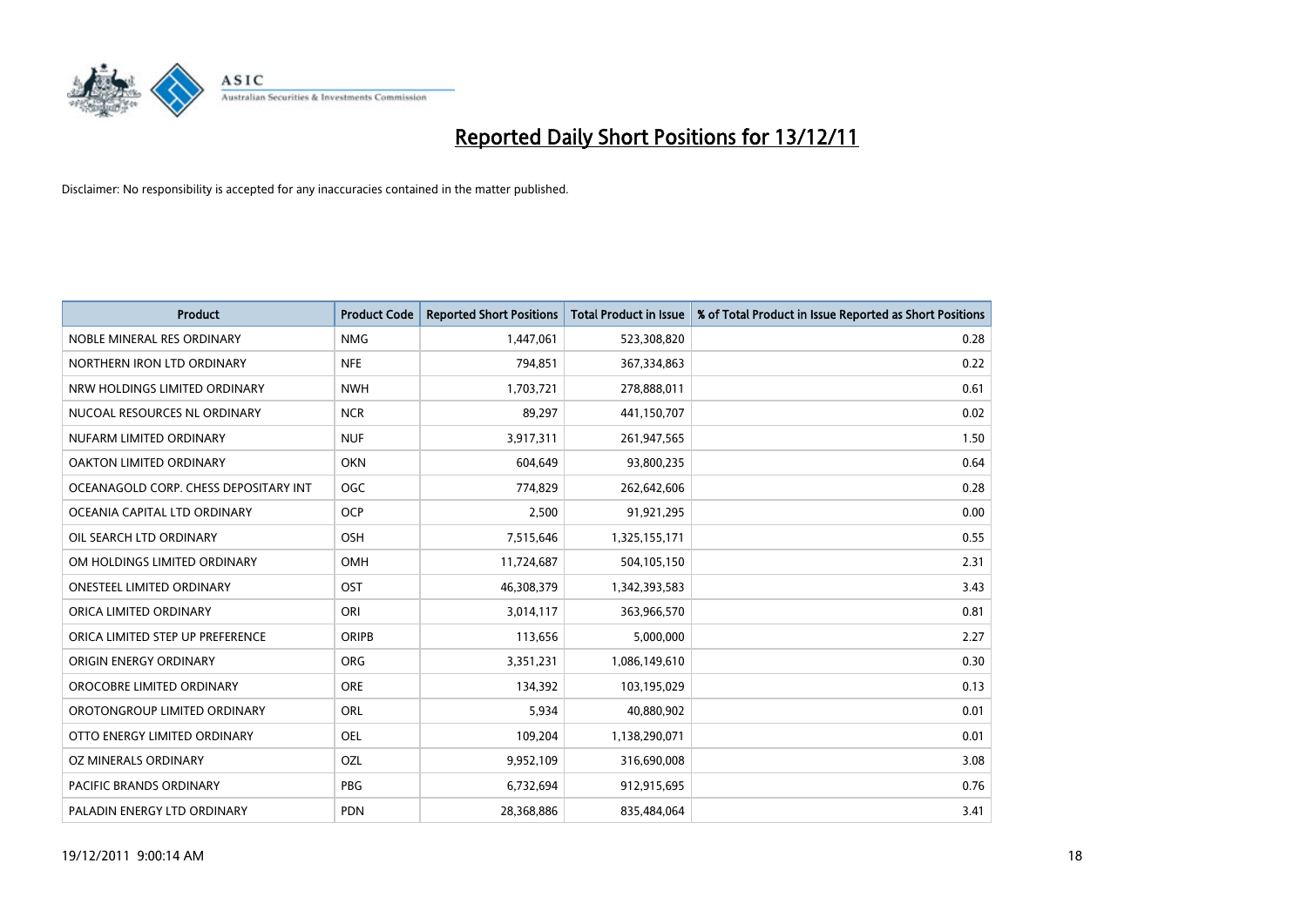

| <b>Product</b>                | <b>Product Code</b> | <b>Reported Short Positions</b> | <b>Total Product in Issue</b> | % of Total Product in Issue Reported as Short Positions |
|-------------------------------|---------------------|---------------------------------|-------------------------------|---------------------------------------------------------|
| PANAUST LIMITED ORDINARY      | <b>PNA</b>          | 12,672,497                      | 593,892,185                   | 2.13                                                    |
| PANCONTINENTAL OIL ORDINARY   | <b>PCL</b>          | 500,000                         | 660,779,809                   | 0.08                                                    |
| PANORAMIC RESOURCES ORDINARY  | PAN                 | 937,098                         | 207,050,710                   | 0.45                                                    |
| PAPERLINX LIMITED ORDINARY    | <b>PPX</b>          | 2,726,895                       | 609,280,761                   | 0.46                                                    |
| PAPILLON RES LTD ORDINARY     | PIR                 | 523,236                         | 215,042,248                   | 0.24                                                    |
| PATTIES FOODS LTD ORDINARY    | PFL                 |                                 | 138,989,223                   | 0.00                                                    |
| PEET LIMITED ORDINARY         | <b>PPC</b>          | 343,895                         | 320,170,604                   | 0.11                                                    |
| PENINSULA ENERGY LTD ORDINARY | <b>PEN</b>          | 1,755,377                       | 2,135,490,443                 | 0.08                                                    |
| PERILYA LIMITED ORDINARY      | PEM                 | 2,897                           | 769,316,426                   | 0.00                                                    |
| PERPETUAL LIMITED ORDINARY    | PPT                 | 2,714,307                       | 41,980,678                    | 6.45                                                    |
| PERSEUS MINING LTD ORDINARY   | PRU                 | 1,377,730                       | 455,827,088                   | 0.30                                                    |
| PETSEC ENERGY ORDINARY        | <b>PSA</b>          | 223,332                         | 231,283,622                   | 0.10                                                    |
| PHARMAXIS LTD ORDINARY        | <b>PXS</b>          | 2,003,167                       | 269,243,547                   | 0.74                                                    |
| PHOTON GROUP LTD ORDINARY     | <b>PGA</b>          | 250,510                         | 1,540,886,866                 | 0.02                                                    |
| PLATINUM ASSET ORDINARY       | <b>PTM</b>          | 5,346,315                       | 561,347,878                   | 0.96                                                    |
| PLATINUM AUSTRALIA ORDINARY   | <b>PLA</b>          | 2,943,561                       | 442,130,039                   | 0.67                                                    |
| PLATINUM CAPITAL LTD ORDINARY | <b>PMC</b>          |                                 | 165,756,878                   | 0.00                                                    |
| PLUTON RESOURCES ORDINARY     | <b>PLV</b>          | 3                               | 227,338,688                   | 0.00                                                    |
| PMI GOLD CORP CDI 1:1         | <b>PVM</b>          | 20,207                          | 48,932,567                    | 0.04                                                    |
| PMP LIMITED ORDINARY          | <b>PMP</b>          | 31,050                          | 326,975,701                   | 0.01                                                    |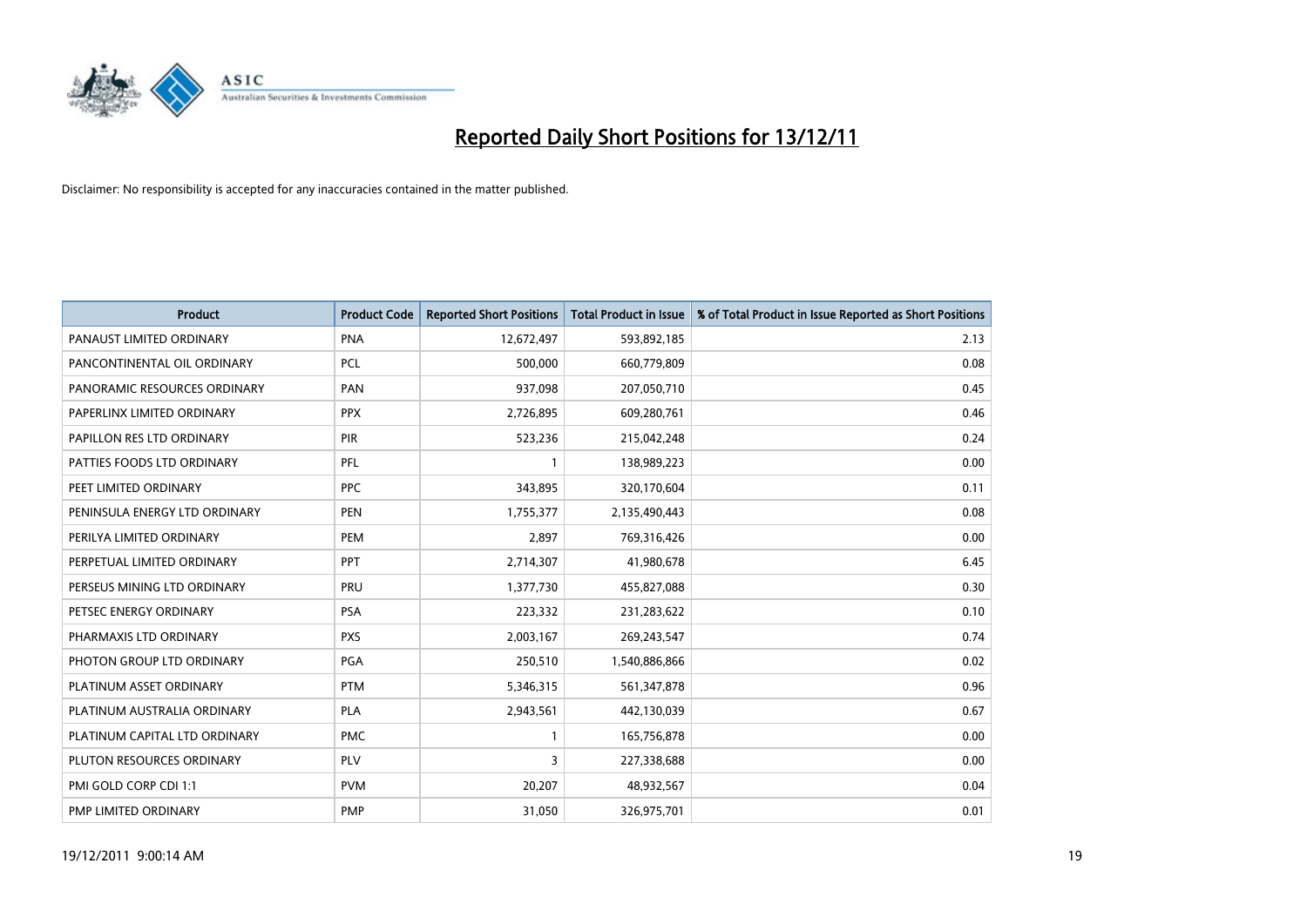

| <b>Product</b>                      | <b>Product Code</b> | <b>Reported Short Positions</b> | <b>Total Product in Issue</b> | % of Total Product in Issue Reported as Short Positions |
|-------------------------------------|---------------------|---------------------------------|-------------------------------|---------------------------------------------------------|
| PORT BOUVARD LIMITED ORDINARY       | PBD                 | 6.754                           | 593,868,295                   | 0.00                                                    |
| PREMIER INVESTMENTS ORDINARY        | <b>PMV</b>          | 575,685                         | 155,062,831                   | 0.37                                                    |
| PRIMA BIOMED LTD ORDINARY           | <b>PRR</b>          | 3,298,236                       | 1,018,266,121                 | 0.32                                                    |
| PRIMARY HEALTH CARE ORDINARY        | <b>PRY</b>          | 10,304,361                      | 500,336,679                   | 2.05                                                    |
| PRIME MEDIA GRP LTD ORDINARY        | <b>PRT</b>          | 2                               | 366,330,303                   | 0.00                                                    |
| PRIMEAG AUSTRALIA ORDINARY          | PAG                 | 65,060                          | 266,394,444                   | 0.03                                                    |
| PROGEN PHARMACEUTIC ORDINARY        | PGL                 | 151,596                         | 24,709,097                    | 0.61                                                    |
| PROGRAMMED ORDINARY                 | <b>PRG</b>          | 541.853                         | 118,169,908                   | 0.46                                                    |
| <b>PSIVIDA CORP CDI 1:1</b>         | <b>PVA</b>          | 6,878                           | 8,801,773                     | 0.08                                                    |
| OANTAS AIRWAYS ORDINARY             | QAN                 | 29,697,767                      | 2,265,123,620                 | 1.29                                                    |
| <b>OBE INSURANCE GROUP ORDINARY</b> | <b>OBE</b>          | 23,890,315                      | 1,115,545,692                 | 2.12                                                    |
| OR NATIONAL LIMITED ORDINARY        | <b>ORN</b>          | 36,155,980                      | 2,440,000,000                 | 1.44                                                    |
| ORXPHARMA LTD ORDINARY              | <b>QRX</b>          | 458,473                         | 144,244,857                   | 0.32                                                    |
| <b>QUBE LOGISTICS HLDG ORDINARY</b> | QUB                 | 1,378,843                       | 809,646,656                   | 0.15                                                    |
| RAMELIUS RESOURCES ORDINARY         | <b>RMS</b>          | 6,206,870                       | 327,596,273                   | 1.89                                                    |
| RAMSAY HEALTH CARE ORDINARY         | <b>RHC</b>          | 1,655,170                       | 202,081,252                   | 0.79                                                    |
| RANGE RESOURCES LTD ORDINARY        | <b>RRS</b>          | 1,757,700                       | 1,602,030,474                 | 0.11                                                    |
| <b>RCR TOMLINSON ORDINARY</b>       | <b>RCR</b>          | 69,867                          | 133,601,005                   | 0.05                                                    |
| <b>REA GROUP ORDINARY</b>           | <b>REA</b>          | 400,757                         | 131,714,699                   | 0.31                                                    |
| RECKON LIMITED ORDINARY             | <b>RKN</b>          | 819,499                         | 132,839,672                   | 0.61                                                    |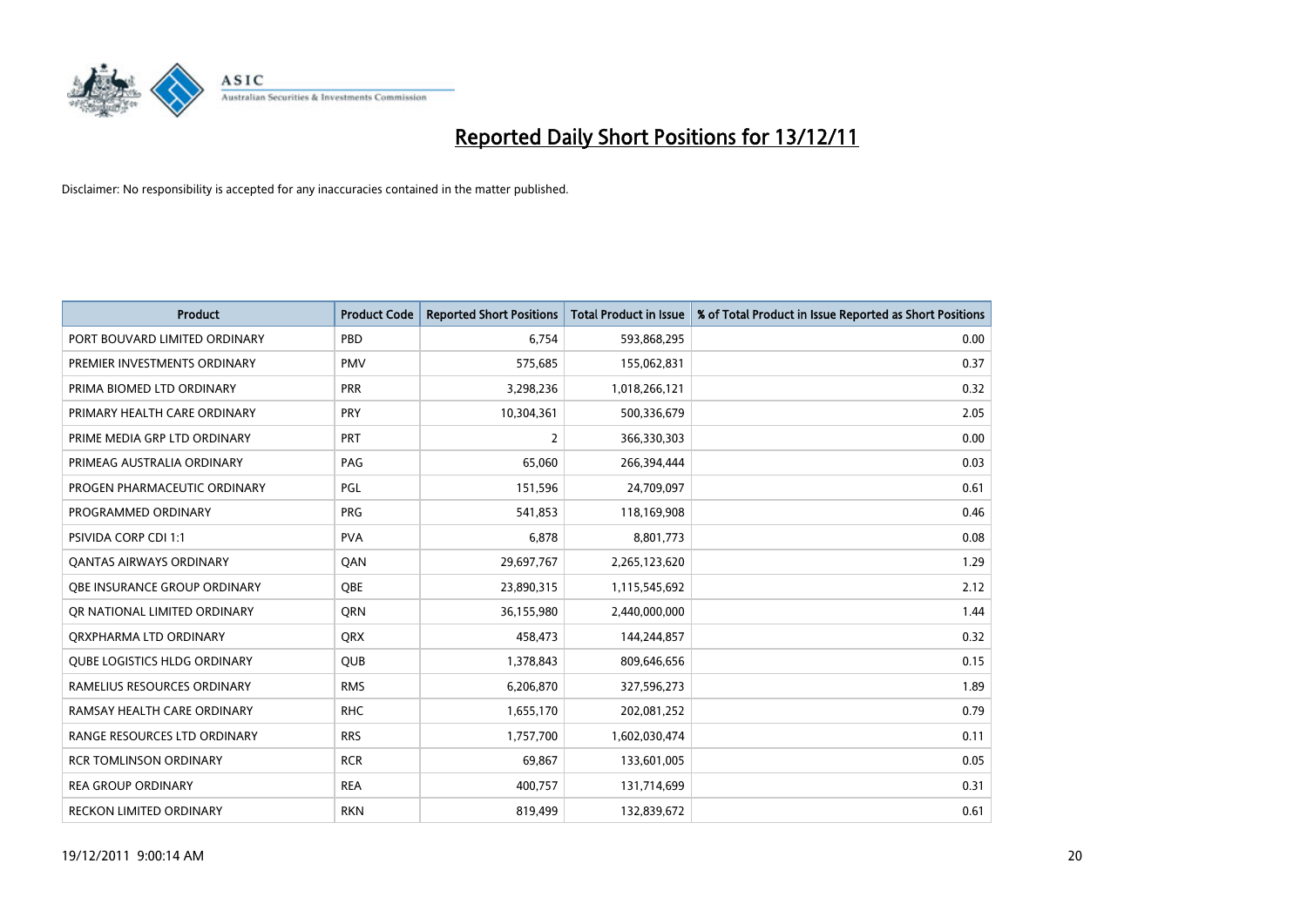

| <b>Product</b>                      | <b>Product Code</b> | <b>Reported Short Positions</b> | <b>Total Product in Issue</b> | % of Total Product in Issue Reported as Short Positions |
|-------------------------------------|---------------------|---------------------------------|-------------------------------|---------------------------------------------------------|
| <b>RED 5 LIMITED ORDINARY</b>       | <b>RED</b>          | 11,179                          | 128,367,673                   | 0.01                                                    |
| RED FORK ENERGY ORDINARY            | <b>RFE</b>          | 257,696                         | 269,769,853                   | 0.10                                                    |
| REDBANK ENERGY LTD ORDINARY         | AEJ                 | 19                              | 786,287                       | 0.00                                                    |
| REED RESOURCES LTD ORDINARY         | <b>RDR</b>          | 2,661,384                       | 264,742,501                   | 1.01                                                    |
| <b>REGIS RESOURCES ORDINARY</b>     | <b>RRL</b>          | 1,366,856                       | 438,565,802                   | 0.31                                                    |
| RESMED INC CDI 10:1                 | <b>RMD</b>          | 5,736,484                       | 1,556,242,300                 | 0.36                                                    |
| <b>RESOLUTE MINING ORDINARY</b>     | <b>RSG</b>          | 3,760,245                       | 476,547,954                   | 0.77                                                    |
| <b>RESOURCE GENERATION ORDINARY</b> | <b>RES</b>          | 214,311                         | 262,895,652                   | 0.08                                                    |
| RETAIL FOOD GROUP ORDINARY          | <b>RFG</b>          | 6,728                           | 108,229,282                   | 0.01                                                    |
| REVERSE CORP LIMITED ORDINARY       | <b>REF</b>          | 125,041                         | 92,382,175                    | 0.14                                                    |
| REX MINERALS LIMITED ORDINARY       | <b>RXM</b>          | 1,419,963                       | 153,635,519                   | 0.91                                                    |
| RHG LIMITED ORDINARY                | <b>RHG</b>          | 31,776                          | 308,483,177                   | 0.01                                                    |
| RIALTO ENERGY ORDINARY              | <b>RIA</b>          | 203,614                         | 375,006,264                   | 0.05                                                    |
| RIO TINTO LIMITED ORDINARY          | <b>RIO</b>          | 26,585,137                      | 435,758,720                   | 6.10                                                    |
| RIVERCITY MOTORWAY STAPLED          | <b>RCY</b>          | 132,000                         | 957,010,115                   | 0.01                                                    |
| ROC OIL COMPANY ORDINARY            | <b>ROC</b>          | 2,338,657                       | 683,029,641                   | 0.33                                                    |
| ROYAL WOLF HOLDINGS ORDINARY        | <b>RWH</b>          | 82,312                          | 100,387,052                   | 0.08                                                    |
| SAI GLOBAL LIMITED ORDINARY         | SAI                 | 1,829,261                       | 202,263,251                   | 0.90                                                    |
| SALMAT LIMITED ORDINARY             | <b>SLM</b>          | 481,396                         | 159,802,174                   | 0.29                                                    |
| SAMSON OIL & GAS LTD ORDINARY       | <b>SSN</b>          | 256.856                         | 1,750,183,770                 | 0.01                                                    |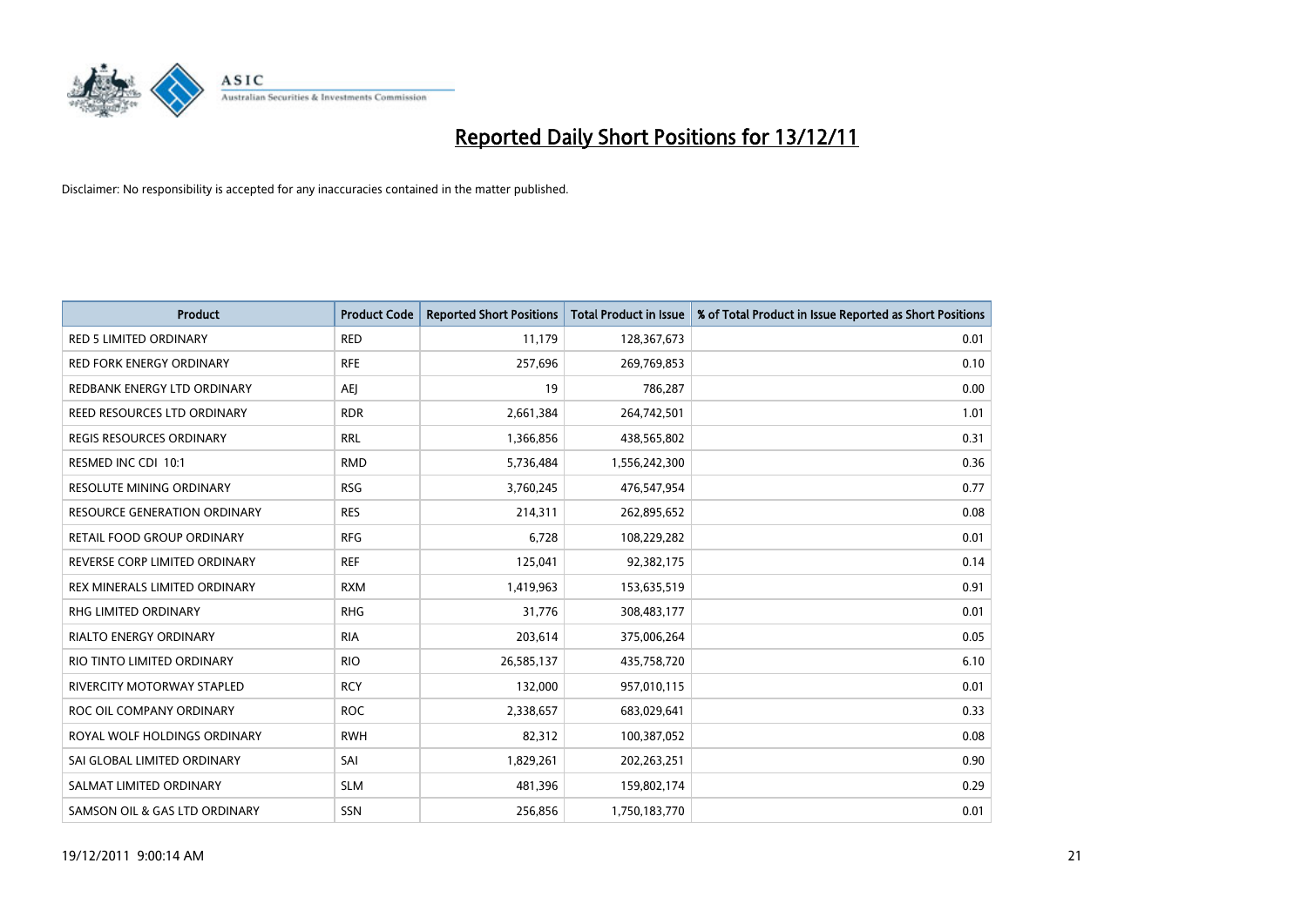

| <b>Product</b>                           | <b>Product Code</b> | <b>Reported Short Positions</b> | <b>Total Product in Issue</b> | % of Total Product in Issue Reported as Short Positions |
|------------------------------------------|---------------------|---------------------------------|-------------------------------|---------------------------------------------------------|
| SANDFIRE RESOURCES ORDINARY              | <b>SFR</b>          | 1,757,775                       | 150,946,635                   | 1.18                                                    |
| SANTOS LTD ORDINARY                      | <b>STO</b>          | 12,454,050                      | 941,853,591                   | 1.31                                                    |
| SARACEN MINERAL ORDINARY                 | SAR                 | 109,072                         | 593,938,240                   | 0.01                                                    |
| SEDGMAN LIMITED ORDINARY                 | <b>SDM</b>          | 362,549                         | 212,215,619                   | 0.17                                                    |
| SEEK LIMITED ORDINARY                    | <b>SEK</b>          | 15,232,201                      | 337,101,307                   | 4.51                                                    |
| SELECT HARVESTS ORDINARY                 | <b>SHV</b>          | 15,833                          | 56,392,664                    | 0.03                                                    |
| SENETAS CORPORATION ORDINARY             | <b>SEN</b>          | 756,999                         | 463,105,195                   | 0.16                                                    |
| SENEX ENERGY LIMITED ORDINARY            | <b>SXY</b>          | 1,201,182                       | 918,392,416                   | 0.13                                                    |
| SERVCORP LIMITED ORDINARY                | SRV                 | 26,183                          | 98,440,807                    | 0.03                                                    |
| SERVICE STREAM ORDINARY                  | <b>SSM</b>          | 344,663                         | 283,418,867                   | 0.12                                                    |
| SEVEN GROUP HOLDINGS CONV. RED. PREF.    | <b>SVWPA</b>        | 67,785                          | 4,963,640                     | 1.37                                                    |
| SEVEN GROUP HOLDINGS ORDINARY            | <b>SVW</b>          | 799,150                         | 306,410,281                   | 0.25                                                    |
| SEVEN WEST MEDIA LTD ORDINARY            | <b>SWM</b>          | 3,419,528                       | 645,719,542                   | 0.53                                                    |
| SIGMA PHARMACEUTICAL ORDINARY            | <b>SIP</b>          | 12,547,283                      | 1,178,626,572                 | 1.04                                                    |
| SILEX SYSTEMS ORDINARY                   | <b>SLX</b>          | 444.174                         | 170,133,997                   | 0.26                                                    |
| SILVER LAKE RESOURCE ORDINARY            | <b>SLR</b>          | 1,987,106                       | 206,291,063                   | 0.94                                                    |
| SIMS METAL MGMT LTD ORDINARY             | <b>SGM</b>          | 3,632,839                       | 207,224,751                   | 1.72                                                    |
| SINGAPORE TELECOMM. CHESS DEPOSITARY INT | <b>SGT</b>          | 4,589,025                       | 190,439,807                   | 2.40                                                    |
| SIRIUS RESOURCES NL ORDINARY             | <b>SIR</b>          | 82,500                          | 137,134,586                   | 0.06                                                    |
| SKILLED GROUP LTD ORDINARY               | <b>SKE</b>          | 58,104                          | 233,403,776                   | 0.02                                                    |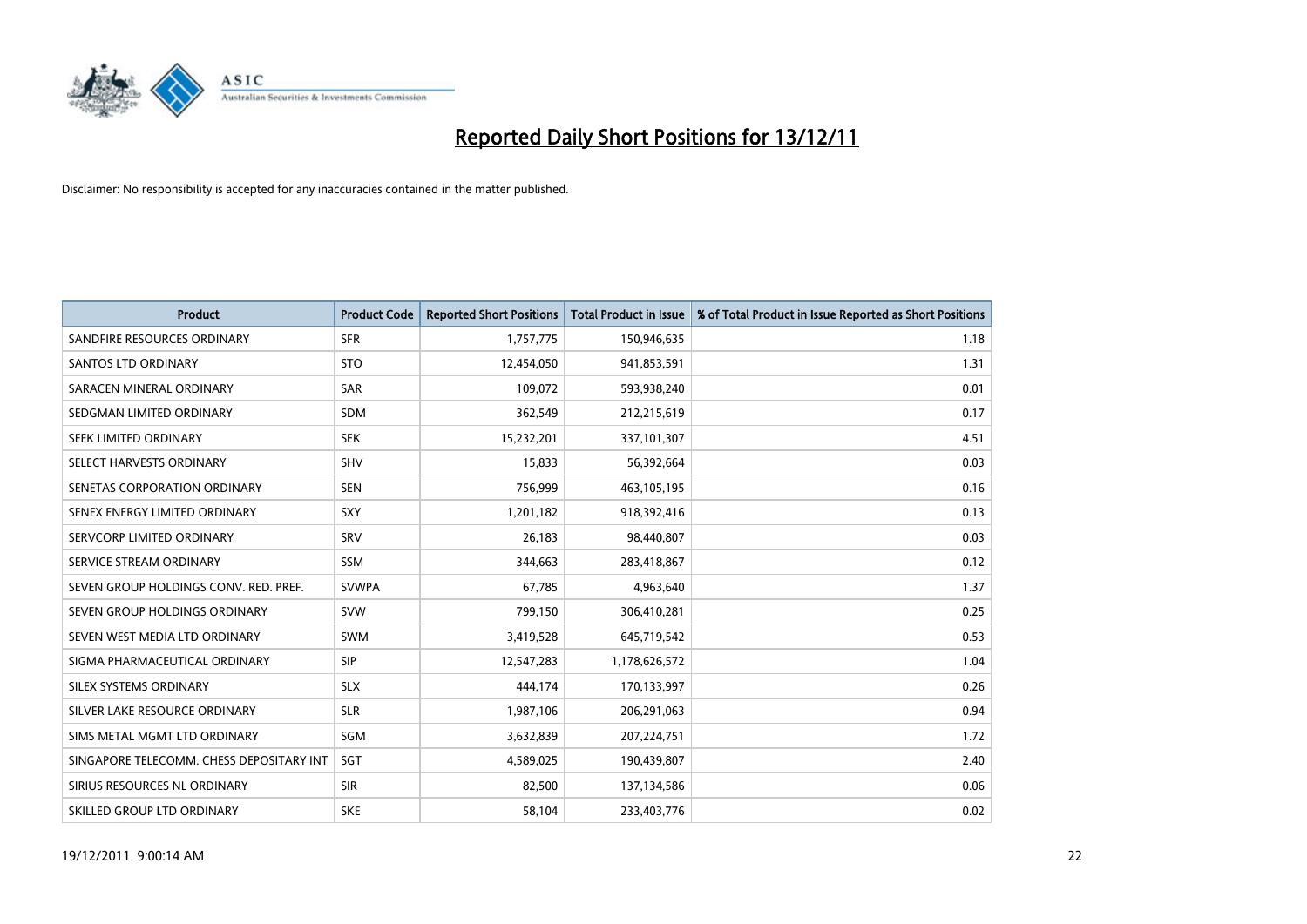

| <b>Product</b>                           | <b>Product Code</b> | <b>Reported Short Positions</b> | <b>Total Product in Issue</b> | % of Total Product in Issue Reported as Short Positions |
|------------------------------------------|---------------------|---------------------------------|-------------------------------|---------------------------------------------------------|
| SKY CITY ENTERTAIN, ORDINARY             | <b>SKC</b>          | 9,856                           | 576,958,340                   | 0.00                                                    |
| SMS MANAGEMENT, ORDINARY                 | <b>SMX</b>          | 130,196                         | 68,290,180                    | 0.19                                                    |
| SONIC HEALTHCARE ORDINARY                | <b>SHL</b>          | 5,520,743                       | 389,969,875                   | 1.41                                                    |
| SOUL PATTINSON (W.H) ORDINARY            | SOL                 | 1,090                           | 238,640,580                   | 0.00                                                    |
| SOUTH BOULDER MINES ORDINARY             | <b>STB</b>          | 157,973                         | 87,115,688                    | 0.17                                                    |
| SP AUSNET STAPLED SECURITIES             | <b>SPN</b>          | 2,041,245                       | 2,850,932,204                 | 0.07                                                    |
| SPARK INFRASTRUCTURE STAPLED NOTE & UNIT | SKI                 | 17,460,138                      | 1,326,734,264                 | 1.30                                                    |
| SPDR 200 FUND ETF UNITS                  | <b>STW</b>          | 8                               | 51,878,556                    | 0.00                                                    |
| SPECIALTY FASHION ORDINARY               | <b>SFH</b>          | 642,512                         | 192,086,121                   | 0.34                                                    |
| SPOTLESS GROUP LTD ORDINARY              | <b>SPT</b>          | 976,825                         | 265,454,407                   | 0.36                                                    |
| ST BARBARA LIMITED ORDINARY              | <b>SBM</b>          | 6,859,169                       | 325,615,389                   | 2.12                                                    |
| STANMORE COAL LTD ORDINARY               | <b>SMR</b>          | 17,231                          | 127,196,841                   | 0.01                                                    |
| STARPHARMA HOLDINGS ORDINARY             | <b>SPL</b>          | 1,959,211                       | 277,804,020                   | 0.70                                                    |
| STH AMERICAN COR LTD ORDINARY            | SAY                 | 9,200                           | 257,785,604                   | 0.00                                                    |
| STHN CROSS MEDIA ORDINARY                | <b>SXL</b>          | 3,309,584                       | 705,766,444                   | 0.46                                                    |
| STOCKLAND UNITS/ORD STAPLED              | SGP                 | 19,786,506                      | 2,316,509,153                 | 0.84                                                    |
| STRAITS RES LTD. ORDINARY                | SRO                 | 495,246                         | 324,796,141                   | 0.15                                                    |
| STW COMMUNICATIONS ORDINARY              | SGN                 | 247,957                         | 363,403,799                   | 0.06                                                    |
| SUNCORP GROUP LTD ORDINARY               | <b>SUN</b>          | 10,560,604                      | 1,286,600,980                 | 0.80                                                    |
| SUNDANCE ENERGY ORDINARY                 | <b>SEA</b>          | 106,090                         | 277,098,474                   | 0.04                                                    |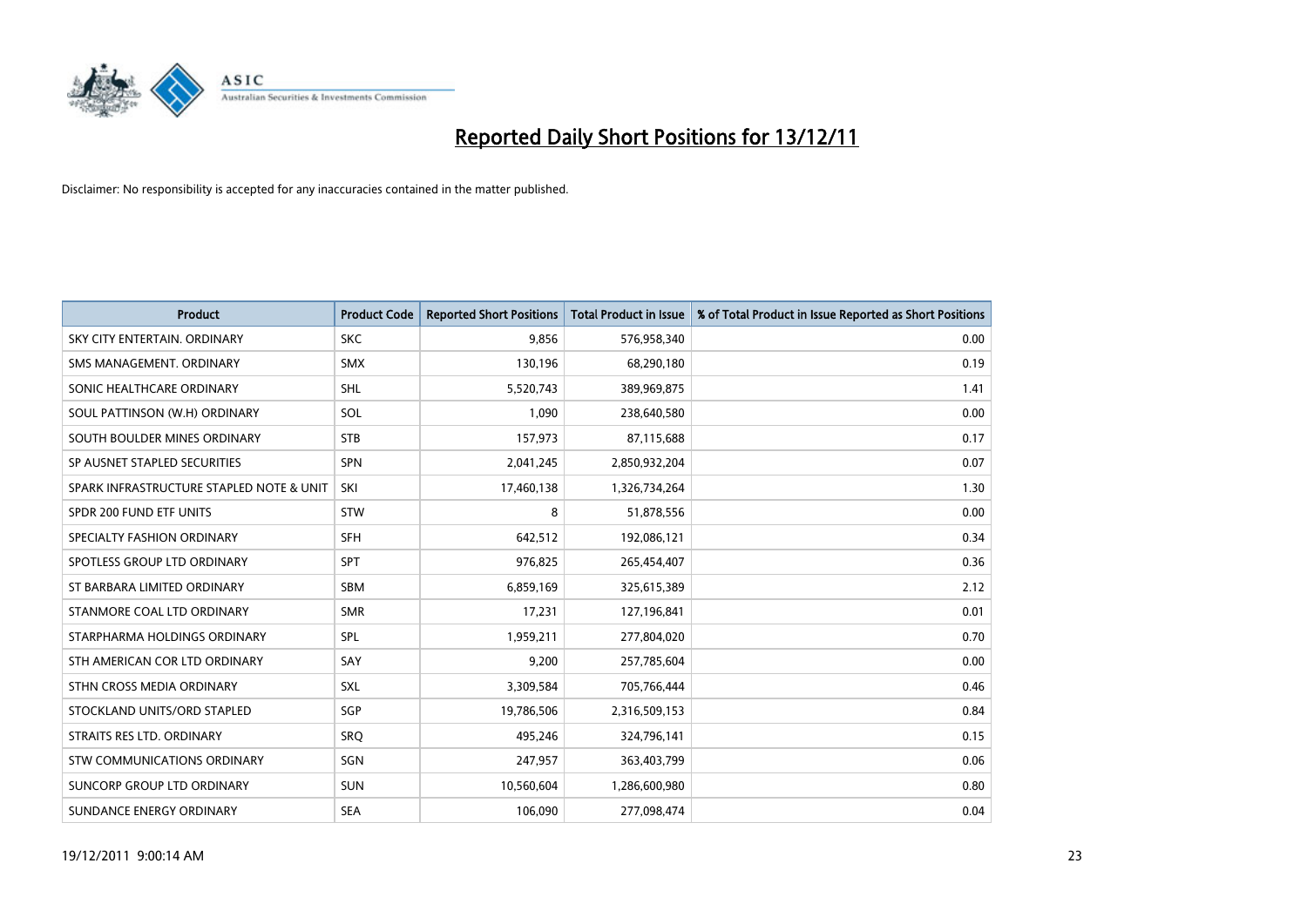

| <b>Product</b>                       | <b>Product Code</b> | <b>Reported Short Positions</b> | <b>Total Product in Issue</b> | % of Total Product in Issue Reported as Short Positions |
|--------------------------------------|---------------------|---------------------------------|-------------------------------|---------------------------------------------------------|
| SUNDANCE RESOURCES ORDINARY          | <b>SDL</b>          | 4,533,954                       | 2,918,672,169                 | 0.15                                                    |
| SUNLAND GROUP LTD ORDINARY           | <b>SDG</b>          | 26,203                          | 201,578,526                   | 0.01                                                    |
| SUPER RET REP LTD ORDINARY           | <b>SUL</b>          | 1,743,881                       | 194,754,593                   | 0.90                                                    |
| SWICK MINING ORDINARY                | <b>SWK</b>          | 1,548                           | 236,724,970                   | 0.00                                                    |
| SYMEX HOLDINGS ORDINARY              | <b>SYM</b>          | 6,633                           | 191,593,493                   | 0.00                                                    |
| TABCORP HOLDINGS LTD ORDINARY        | <b>TAH</b>          | 3,390,932                       | 712,805,880                   | 0.47                                                    |
| <b>TALENT2 INTERNATION ORDINARY</b>  | <b>TWO</b>          | 7                               | 147,403,701                   | 0.00                                                    |
| TANAMI GOLD NL ORDINARY              | <b>TAM</b>          | 150,000                         | 260,997,677                   | 0.06                                                    |
| TAP OIL LIMITED ORDINARY             | <b>TAP</b>          | 3,109,170                       | 240,995,311                   | 1.30                                                    |
| TASSAL GROUP LIMITED ORDINARY        | <b>TGR</b>          | 103,634                         | 146,304,404                   | 0.06                                                    |
| <b>TATTS GROUP LTD ORDINARY</b>      | <b>TTS</b>          | 13,803,680                      | 1,340,758,701                 | 1.03                                                    |
| TELECOM CORPORATION ORDINARY         | <b>TEL</b>          | 12,613,578                      | 1,925,409,580                 | 0.64                                                    |
| <b>TELSTRA CORPORATION, ORDINARY</b> | <b>TLS</b>          | 44,695,980                      | 12,443,074,357                | 0.33                                                    |
| TEN NETWORK HOLDINGS ORDINARY        | <b>TEN</b>          | 47,863,147                      | 1,045,236,720                 | 4.61                                                    |
| TERANGA GOLD CORP CDI 1:1            | <b>TGZ</b>          | 157,024                         | 156,228,063                   | 0.09                                                    |
| TFS CORPORATION LTD ORDINARY         | <b>TFC</b>          | 97,087                          | 279,621,829                   | 0.03                                                    |
| THAKRAL HOLDINGS GRP ORDINARY/UNIT   | <b>THG</b>          | 2                               | 585,365,014                   | 0.00                                                    |
| THE REJECT SHOP ORDINARY             | <b>TRS</b>          | 1,535,528                       | 26,071,170                    | 5.88                                                    |
| THOR MINING PLC CHESS DEPOSITARY 1:1 | <b>THR</b>          | 2,307                           | 222,489,120                   | 0.00                                                    |
| THORN GROUP LIMITED ORDINARY         | <b>TGA</b>          | 104,365                         | 146,091,970                   | 0.06                                                    |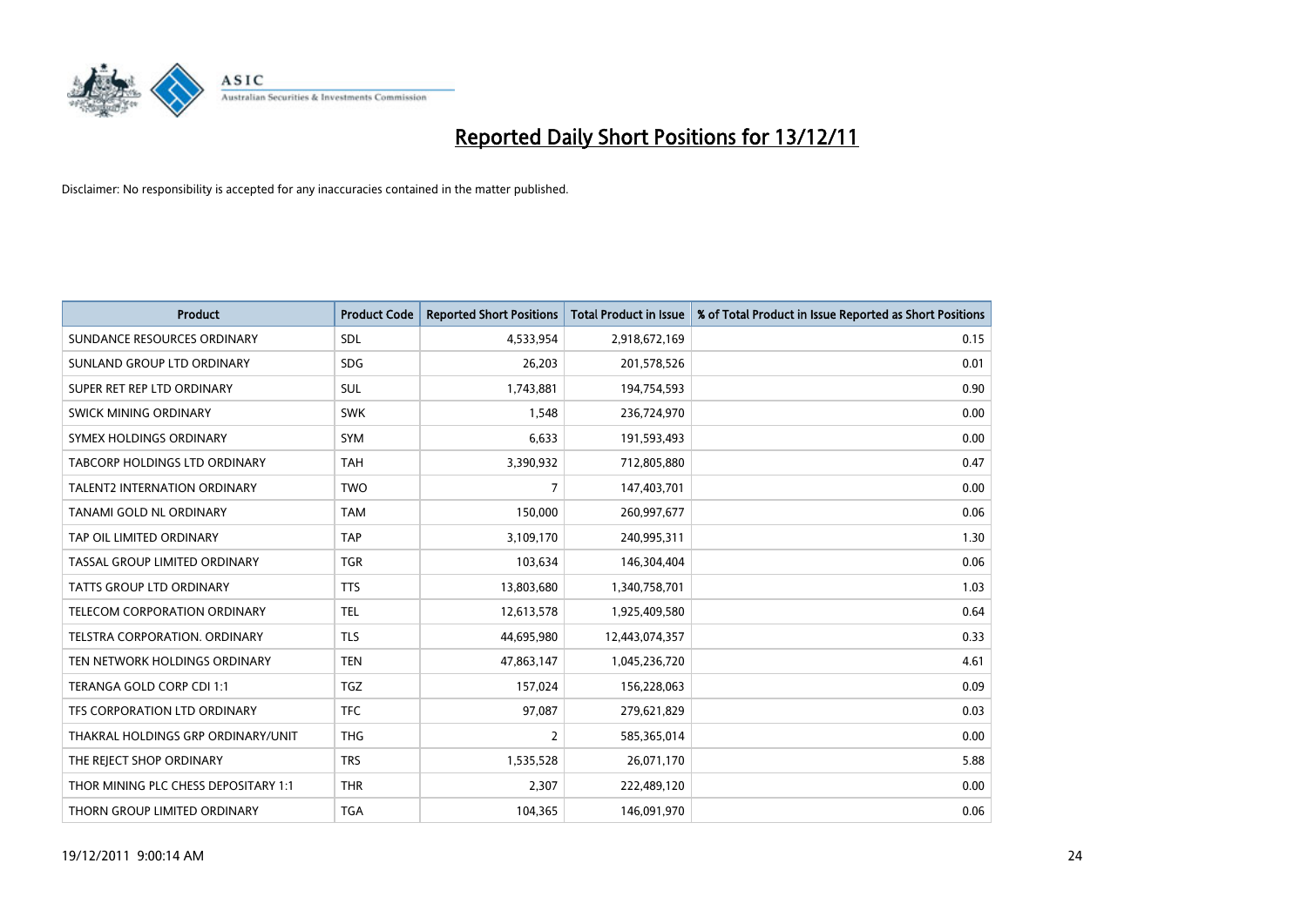

| <b>Product</b>                          | <b>Product Code</b> | <b>Reported Short Positions</b> | <b>Total Product in Issue</b> | % of Total Product in Issue Reported as Short Positions |
|-----------------------------------------|---------------------|---------------------------------|-------------------------------|---------------------------------------------------------|
| <b>TIGER RESOURCES ORDINARY</b>         | <b>TGS</b>          | 2,786,306                       | 671,110,549                   | 0.39                                                    |
| <b>TISHMAN SPEYER UNITS</b>             | <b>TSO</b>          | 41,524                          | 338,440,904                   | 0.01                                                    |
| TNG LIMITED ORDINARY                    | <b>TNG</b>          | 4,321                           | 284,803,062                   | 0.00                                                    |
| TOLL HOLDINGS LTD ORDINARY              | <b>TOL</b>          | 22,646,019                      | 717,133,875                   | 3.14                                                    |
| TORO ENERGY LIMITED ORDINARY            | <b>TOE</b>          | 35,404                          | 975,436,676                   | 0.00                                                    |
| <b>TOWER LIMITED ORDINARY</b>           | <b>TWR</b>          | 689,519                         | 265,176,580                   | 0.26                                                    |
| TOX FREE SOLUTIONS ORDINARY             | <b>TOX</b>          | 15,801                          | 97,626,882                    | 0.01                                                    |
| TPG TELECOM LIMITED ORDINARY            | <b>TPM</b>          | 3,415,892                       | 793,808,141                   | 0.42                                                    |
| TRANSFIELD SERVICES ORDINARY            | <b>TSE</b>          | 4,285,337                       | 546,763,410                   | 0.77                                                    |
| TRANSPACIFIC INDUST, ORDINARY           | <b>TPI</b>          | 8,426,163                       | 1,578,209,025                 | 0.52                                                    |
| TRANSURBAN GROUP TRIPLE STAPLED SEC.    | <b>TCL</b>          | 4,574,848                       | 1,451,447,154                 | 0.29                                                    |
| TREASURY WINE ESTATE ORDINARY           | <b>TWE</b>          | 12,785,895                      | 647,227,144                   | 1.97                                                    |
| <b>TRINITY GROUP STAPLED SECURITIES</b> | <b>TCQ</b>          | 3.419                           | 193,235,631                   | 0.00                                                    |
| <b>TROY RESOURCES NL ORDINARY</b>       | <b>TRY</b>          | 81,916                          | 88,549,823                    | 0.08                                                    |
| UGL LIMITED ORDINARY                    | UGL                 | 4,366,105                       | 166,047,171                   | 2.62                                                    |
| UNILIFE CORPORATION CDI 6:1             | <b>UNS</b>          | 211,172                         | 260,848,758                   | 0.08                                                    |
| UXC LIMITED ORDINARY                    | <b>UXC</b>          | 7,634                           | 306,933,250                   | 0.00                                                    |
| <b>VDM GROUP LIMITED ORDINARY</b>       | <b>VMG</b>          | 11,116                          | 932,485,103                   | 0.00                                                    |
| <b>VENTURE MINERALS ORDINARY</b>        | <b>VMS</b>          | 320,970                         | 221,093,592                   | 0.14                                                    |
| <b>VIEW RESOURCES LTD ORDINARY</b>      | <b>VRE</b>          | 1,760                           | 881,953,670                   | 0.00                                                    |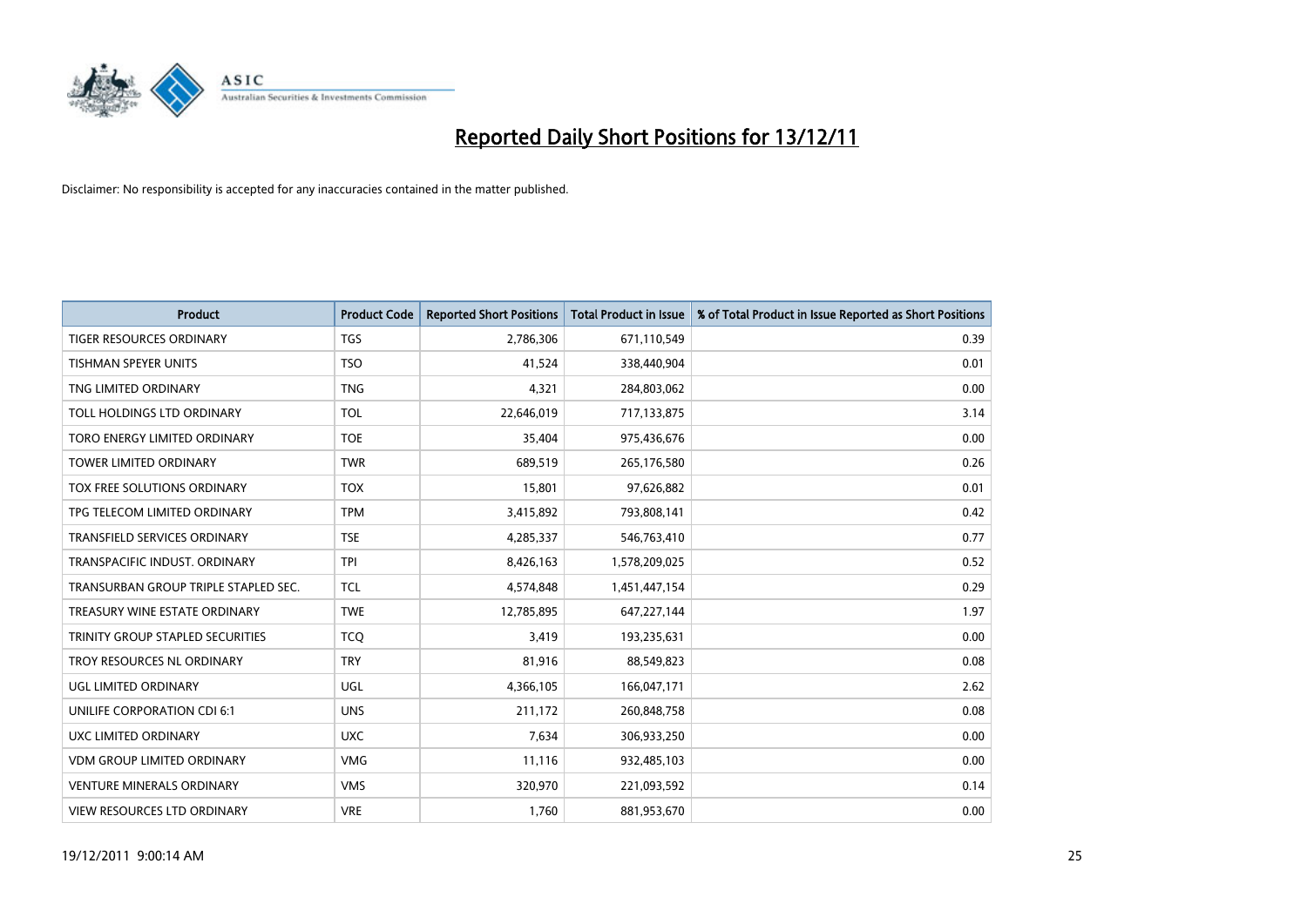

| <b>Product</b>                         | <b>Product Code</b> | <b>Reported Short Positions</b> | <b>Total Product in Issue</b> | % of Total Product in Issue Reported as Short Positions |
|----------------------------------------|---------------------|---------------------------------|-------------------------------|---------------------------------------------------------|
| <b>VIRGIN AUS HLDG LTD ORDINARY</b>    | <b>VAH</b>          | 27,425,162                      | 2,210,197,600                 | 1.25                                                    |
| <b>VITA GROUP LTD ORDINARY</b>         | <b>VTG</b>          | 75,190                          | 142,499,800                   | 0.05                                                    |
| VITERRA INC CDI 1:1                    | <b>VTA</b>          | 3,828                           | 68,629,939                    | 0.01                                                    |
| <b>WATPAC LIMITED ORDINARY</b>         | <b>WTP</b>          | 16,461                          | 185,160,973                   | 0.00                                                    |
| <b>WDS LIMITED ORDINARY</b>            | <b>WDS</b>          | 701                             | 144,740,614                   | 0.00                                                    |
| WEBJET LIMITED ORDINARY                | <b>WEB</b>          | 60,903                          | 73,180,426                    | 0.08                                                    |
| <b>WESFARMERS LIMITED ORDINARY</b>     | <b>WES</b>          | 30,544,401                      | 1,005,896,289                 | 3.02                                                    |
| WESFARMERS LIMITED PARTIALLY PROTECTED | <b>WESN</b>         | 78,110                          | 151, 175, 873                 | 0.05                                                    |
| WESTERN AREAS NL ORDINARY              | <b>WSA</b>          | 10,316,628                      | 179,735,899                   | 5.75                                                    |
| WESTERN DESERT RES. ORDINARY           | <b>WDR</b>          | 948                             | 207,477,648                   | 0.00                                                    |
| WESTFIELD GROUP ORD/UNIT STAPLED SEC   | <b>WDC</b>          | 7,803,675                       | 2,308,988,539                 | 0.31                                                    |
| WESTFIELD RETAIL TST UNIT STAPLED      | <b>WRT</b>          | 42,898,134                      | 3,054,166,195                 | 1.35                                                    |
| <b>WESTPAC BANKING CORP ORDINARY</b>   | <b>WBC</b>          | 72,178,702                      | 3,032,149,801                 | 2.33                                                    |
| WHITE ENERGY COMPANY ORDINARY          | <b>WEC</b>          | 9,358,493                       | 316,104,241                   | 2.96                                                    |
| <b>WHITEHAVEN COAL ORDINARY</b>        | <b>WHC</b>          | 8,550,913                       | 494,615,082                   | 1.72                                                    |
| WHK GROUP LIMITED ORDINARY             | <b>WHG</b>          | 34,194                          | 265,200,652                   | 0.01                                                    |
| WILDHORSE ENERGY ORDINARY              | <b>WHE</b>          | 26,413                          | 250,928,627                   | 0.01                                                    |
| WINDIMURRA VANADIUM ORDINARY           | <b>WVL</b>          | 163,685                         | 154,278,674                   | 0.11                                                    |
| WOODSIDE PETROLEUM ORDINARY            | <b>WPL</b>          | 1,855,916                       | 805,671,604                   | 0.21                                                    |
| WOOLWORTHS LIMITED ORDINARY            | <b>WOW</b>          | 4,988,720                       | 1,226,081,422                 | 0.36                                                    |